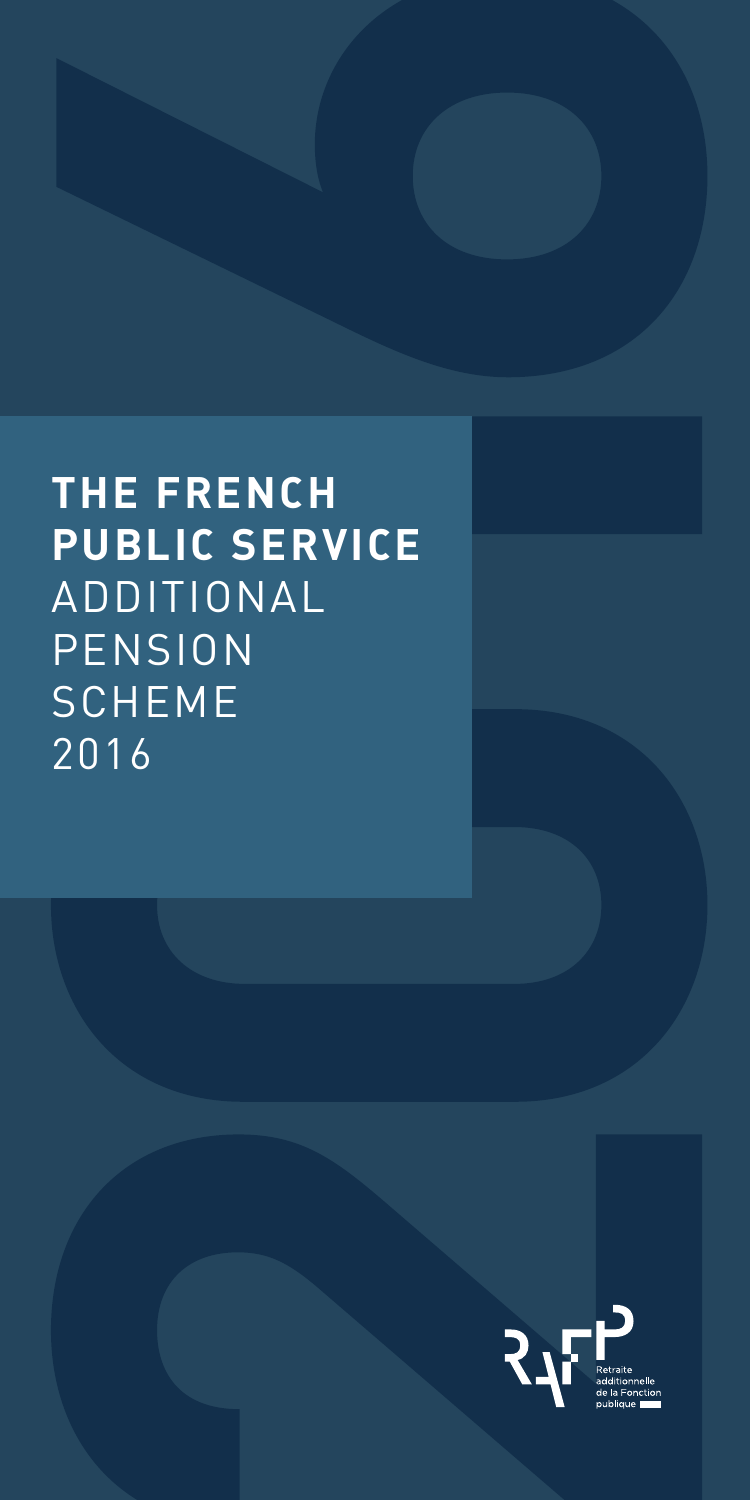## **KEY** FIGURES

 PRÉAMBULE A **LEADING INSTITUTIONAL INVESTOR**

## **MORE THAN 4.5 MILLION**

#### **ACTIVE CONTRIBUTORS IN 2015**

- 44% central government civil servants
- 32% local and regional civil servants
- 20% public hospital employees
- 4% Other

## **45,075**

**CONTRIBUTING EMPLOYERS IN 2015**

## **NEARLY €1.8 BILLION**

**IN CONTRIBUTIONS IN 2015**

## **2003**

**ENACTMENT OF THE LAW FOUNDING THE SCHEME**

## **2005**

**OPERATIONAL START-UP OF THE SCHEME**

## **19 MEMBERS**

#### **ON ERAFP'S BOARD OF DIRECTORS**

- **8** representatives of active contributors, appointed by the trade unions
- **8** employer representatives, selected from the three public service sectors
- **3** qualified persons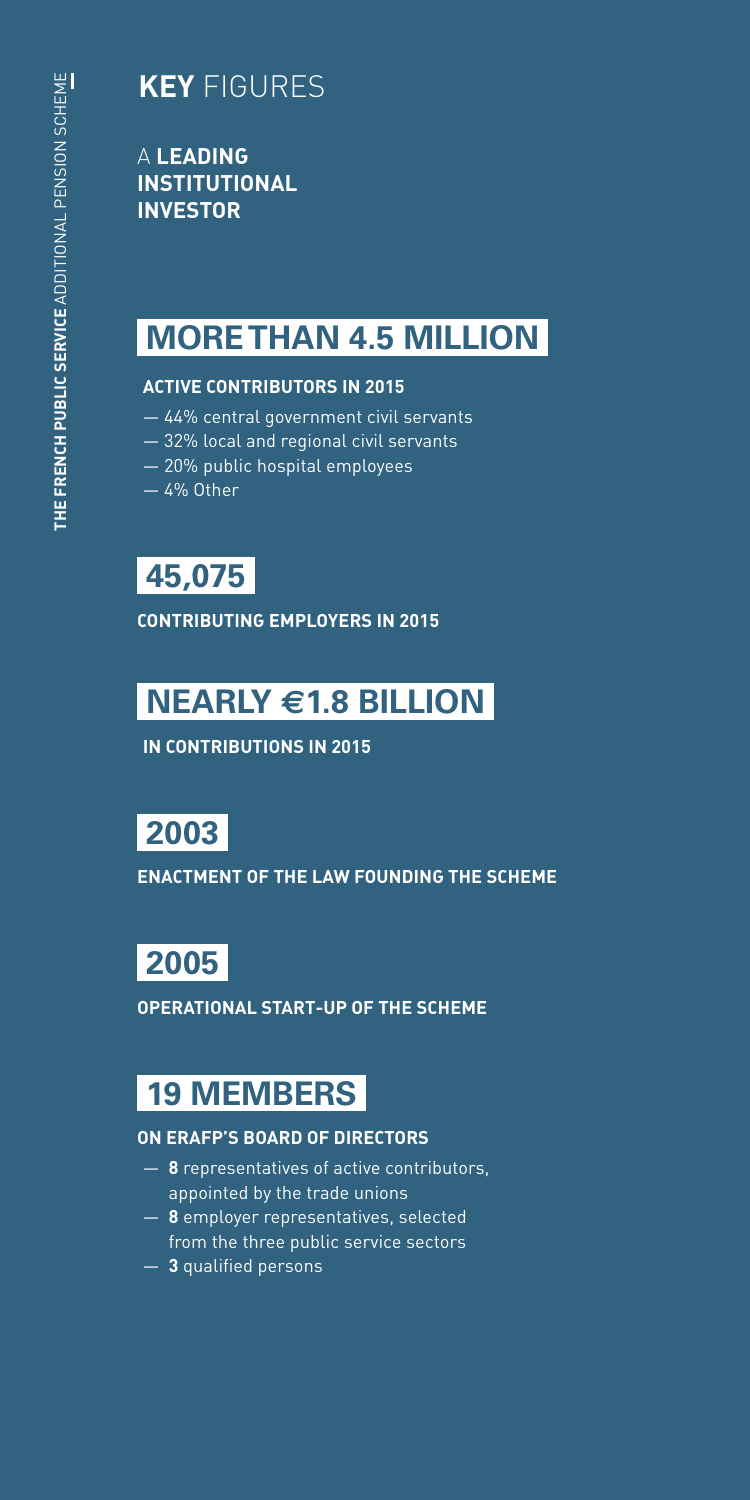# **ERAFP AND TH<br>ADDITIONAL PI<br>05** What is the additional<br>06 What is ERAFP?<br>07 Organisation char<br>08 Active governance<br>09 Timeline<br>10 Organisation of th **ERAFP AND THE FRENCH PUBLIC SERVICE** ADDITIONAL PENSION SCHEME

- **05** What is the additional pension scheme?
- **06** What is ERAFP?
- **07** Organisation chart
- **08** Active governance
- **09** Timeline
- **10** Organisation of the pension scheme

#### **CONTRIBUTIONS AND BENEFITS**

- **13** The additional pension scheme circuit
- 14 How are contributions determined?
- 16 How are rights vested?
- 17 How are benefits calculated and paid?
- **18** Examples

# France<br>
Particult<br>
Red ?<br>
Particular diparticular and ?<br>
Particular diparticular and ?<br>
Particular diparticular and ?<br>
Particular diparticular and ?<br>
Particular diparticular and ?<br>
Particular diparticular and ?<br>
Particular PENSION SCHEME FINANCIAL **MANAGEMENT AND SRI**

- **21** A major institutional player
- **22** A prudent and safe allocation
- **23** Gradual asset diversification
- 21 A major institutional<br>22 A prudent and safe a<br>23 Gradual asset divers<br>24 A highly committed<br>25 What constitutes the **24** A highly committed investor
	- **25** What constitutes the SRI system?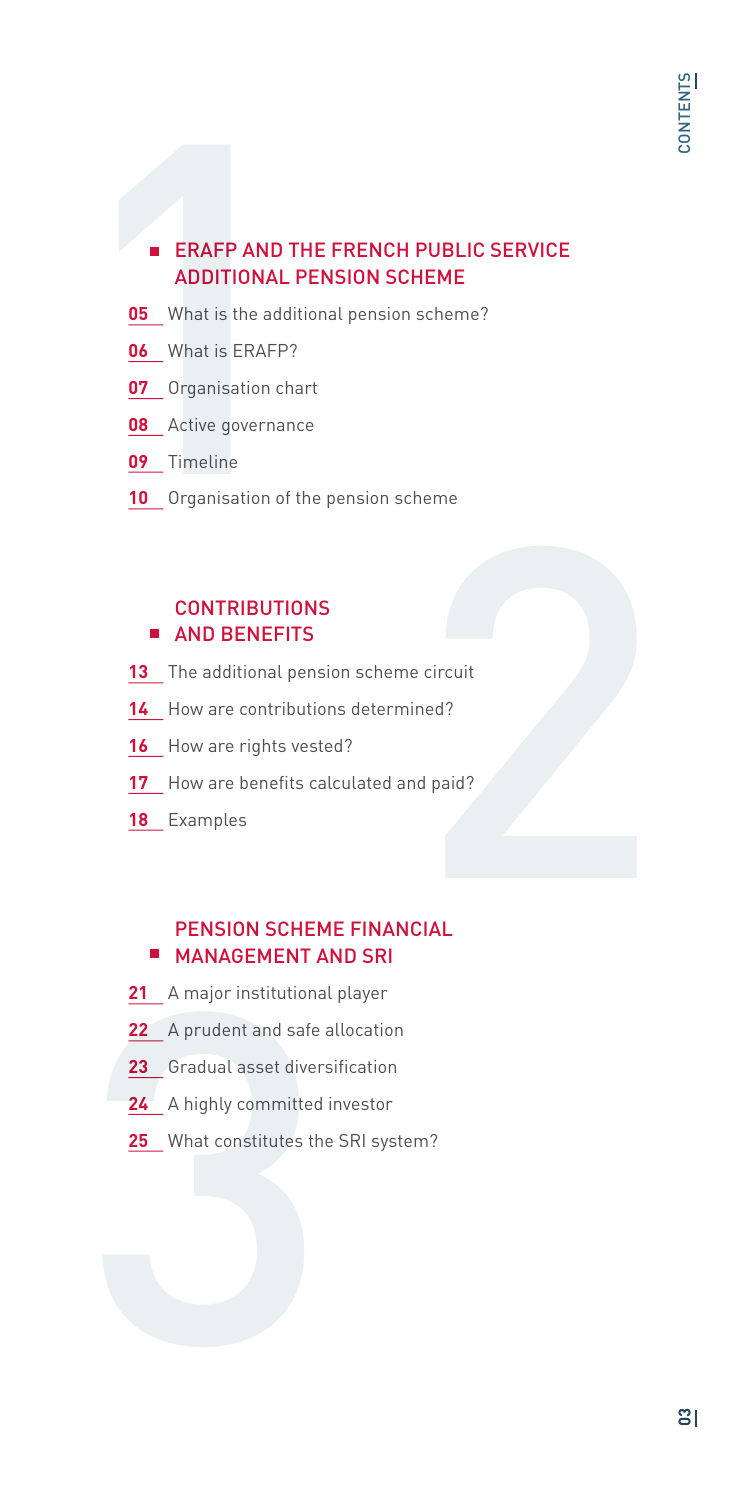## **ERAFP AND THE FRENCH PUBLIC SERVICE**  ITIONAL PENSION SCHEME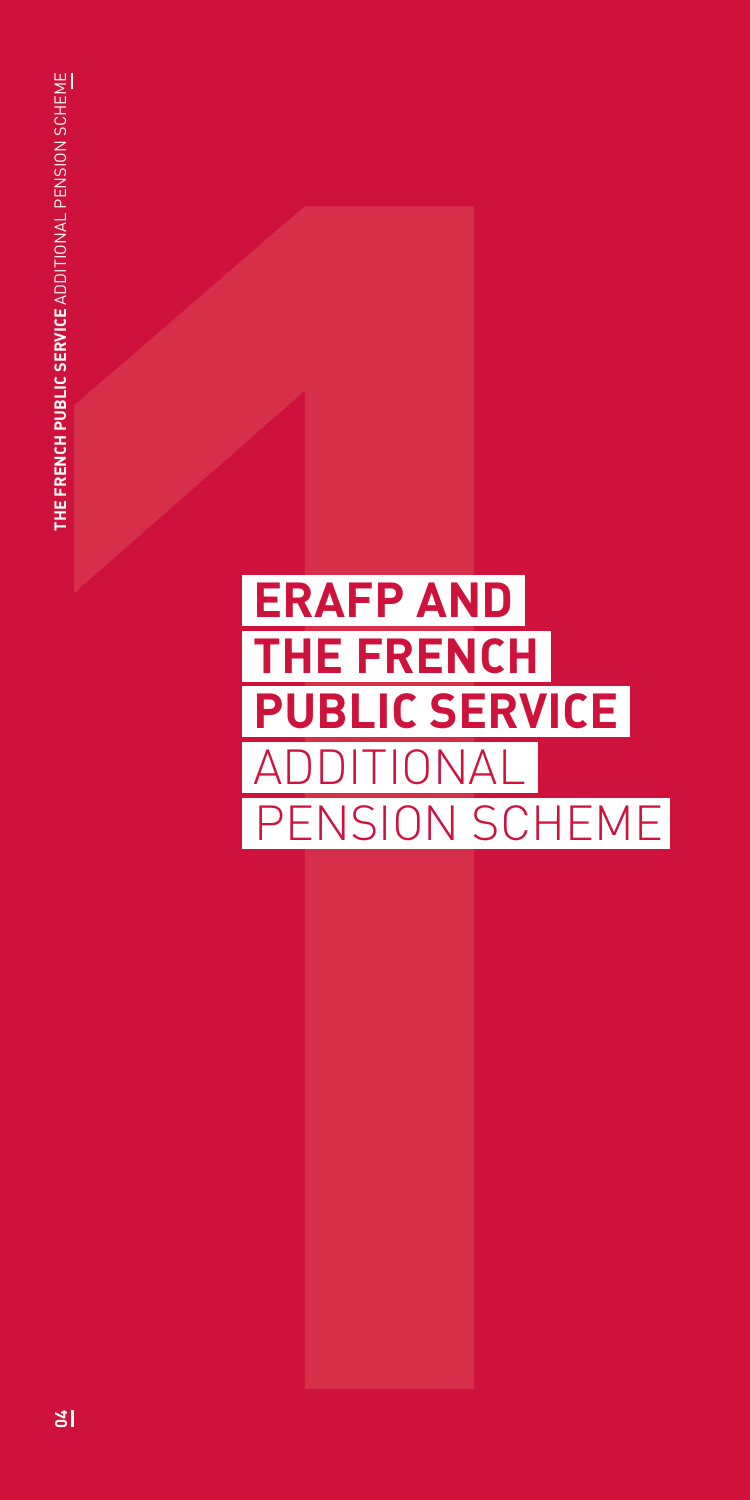## WHAT IS THE **ADDITIONAL PENSION SCHEME?**

The French public service additional pension scheme is a unique pension fund that is:

- mandatory;
- points-based;
- created to benefit civil servants working in the French central government (civilians and military), local and regional authorities and the public hospital sector, as well as members of the judiciary.

Under the scheme, civil servants can receive an additional retirement benefit along with their basic pension, which takes into account the bonuses and ancillary remuneration they receive during their careers.

All components of ancillary remuneration are included in the basis for contributions. However, this basis may not exceed 20% of the gross index-related salary received by the civil servant during a calendar year.

#### BREAKDOWN OF ACTIVE CONTRIBUTORS BY PUBLIC SERVICE SECTOR

*Source — Administrative Manager (at 31 December 2015)*

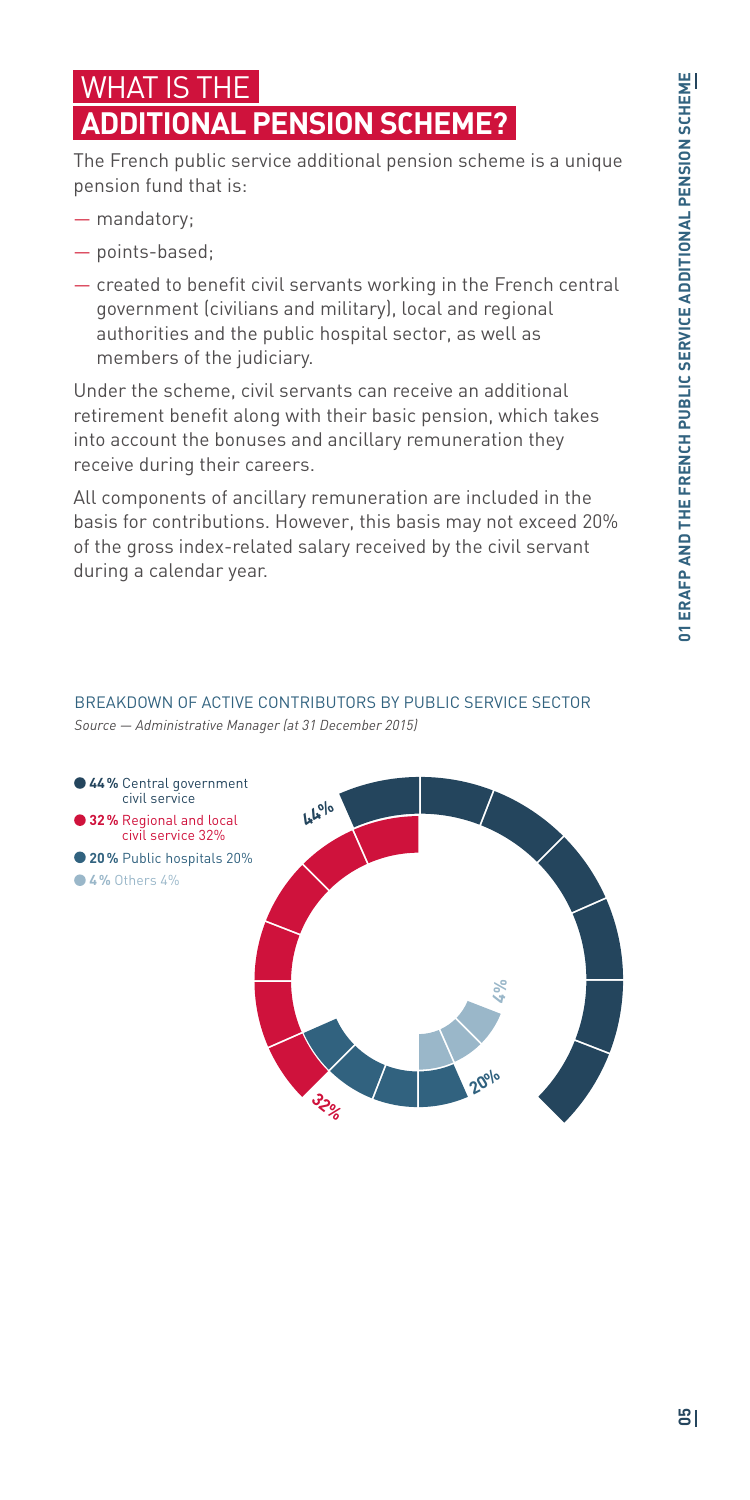## WHAT IS **ERAFP?**

#### **ERAFP MANAGES THE FRENCH PUBLIC** SERVICE ADDITIONAL PENSION SCHEME

Responsibility for managing the French Public Service Additional Pension Scheme (RAFP) was given to a public administrative institution, ERAFP (the French Public Service Additional Pension Scheme Management Entity) under State supervision.

Each year, ERAFP's Board of Directors sets the Scheme's technical parameters and draws up the overall investment guidelines for Scheme funds. In particular, ERAFP is responsible for the Scheme's financial investments, either directly or by delegation to external investment companies.

As a State-owned public institution, ERAFP applies the principle of segregation of the functions of authorising entity and public accountant. The State appoints a Public Accountant with sole responsibility, personal and financial, for paying ERAFP's expenses, collecting its revenues, handling funds and keeping its accounts.

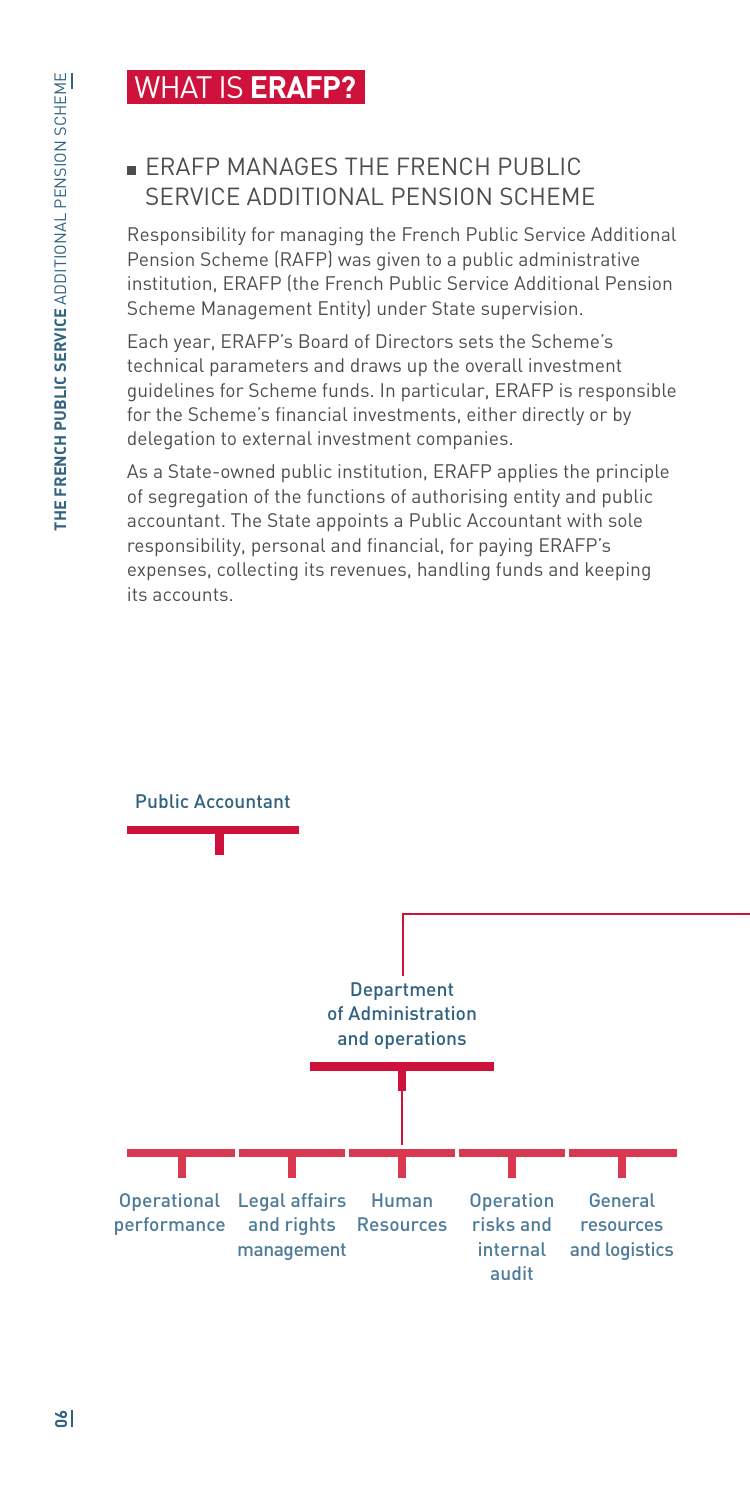## CAISSE DES DÉPÔTS PROVIDES OPERATIONAL SERVICES

The Scheme's administrative management (collection of contributions, maintenance of beneficiaries' individual retirement accounts, liquidation of rights, payment of benefits\*) has been entrusted to Caisse des Dépôts et Consignations under the authority and supervision of the Board of Directors.

## **ORGANISATION CHART**

CHAIRMAN OF THE BOARD — Dominique Lamiot



\* Except for the payment of benefits to retired central government civil servants, which is the responsibility of the Directorate of Public Finance (Direction Générale des Finances Publiques).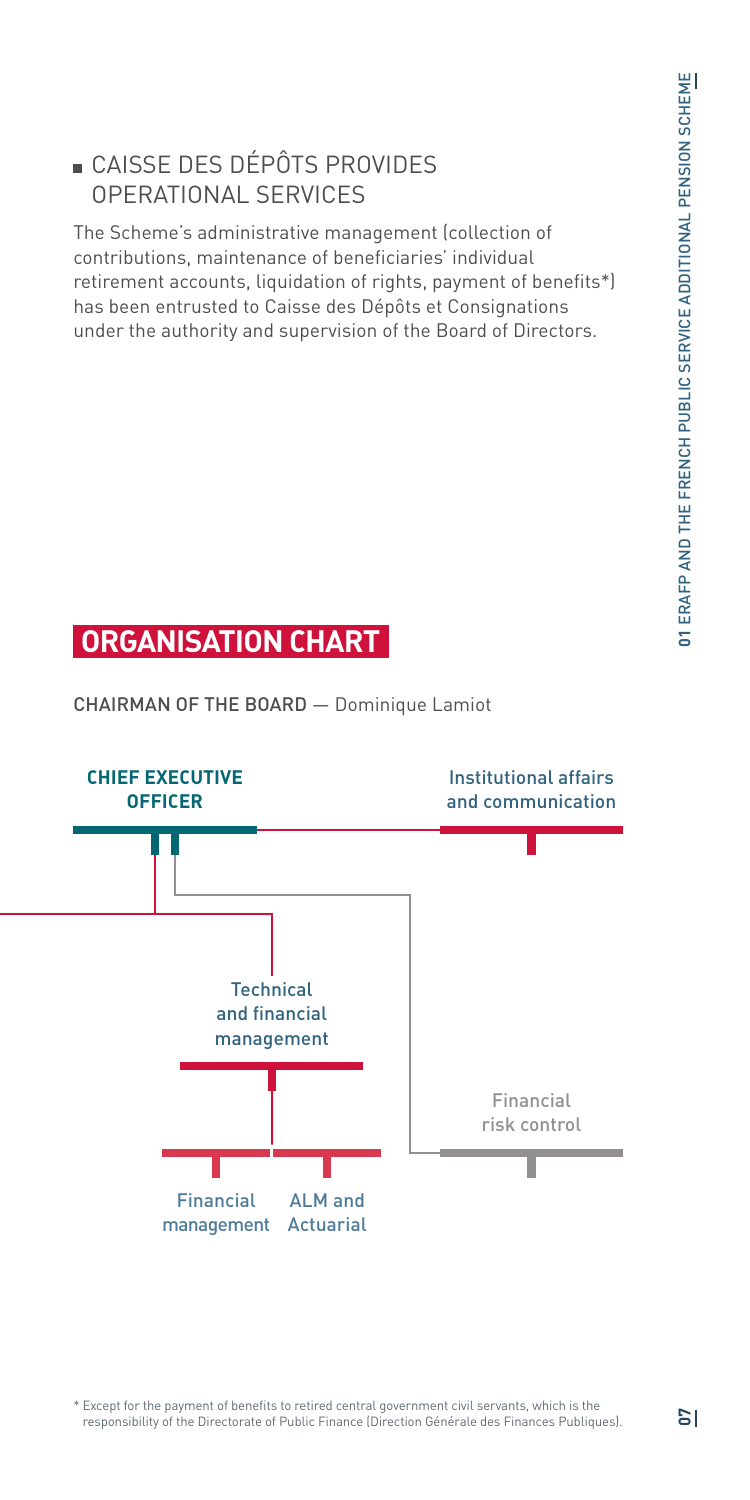## **ACTIVE** GOVERNANCE

## COMPOSITION OF ERAFP'S BOARD OF DIRECTORS

- 8 representatives of active contributors, appointed by the trade unions.
- 8 employer representatives, selected from the three public service sectors: central government, regional and local authorities and public hospitals.
- 3 qualified persons.

## **FROM THE OUTSET, THREE PRINCIPLES HAVE** GUIDED THE BOARD OF DIRECTORS' WORK

- Intergenerational equity among the Scheme's beneficiaries (each year, the Board sets a single purchase value and a single service value for points).
- The aim of preserving the additional pension fund's purchasing power over the long term.
- A unique and far reaching socially responsible investment policy, making ERAFP one of Europe's leading socially responsible institutional investors.

The Board of Directors is assisted by four specialised committees:

- the Asset/Liability Management Committee;
- the Audit Committee;
- the Collection Committee;
- the Investment Policy Monitoring Committee.

In addition, in 2011 the Board of Directors set up an office with the competencies to monitor ERAFP's business between Board meetings and, in 2012, it set up a communication commission.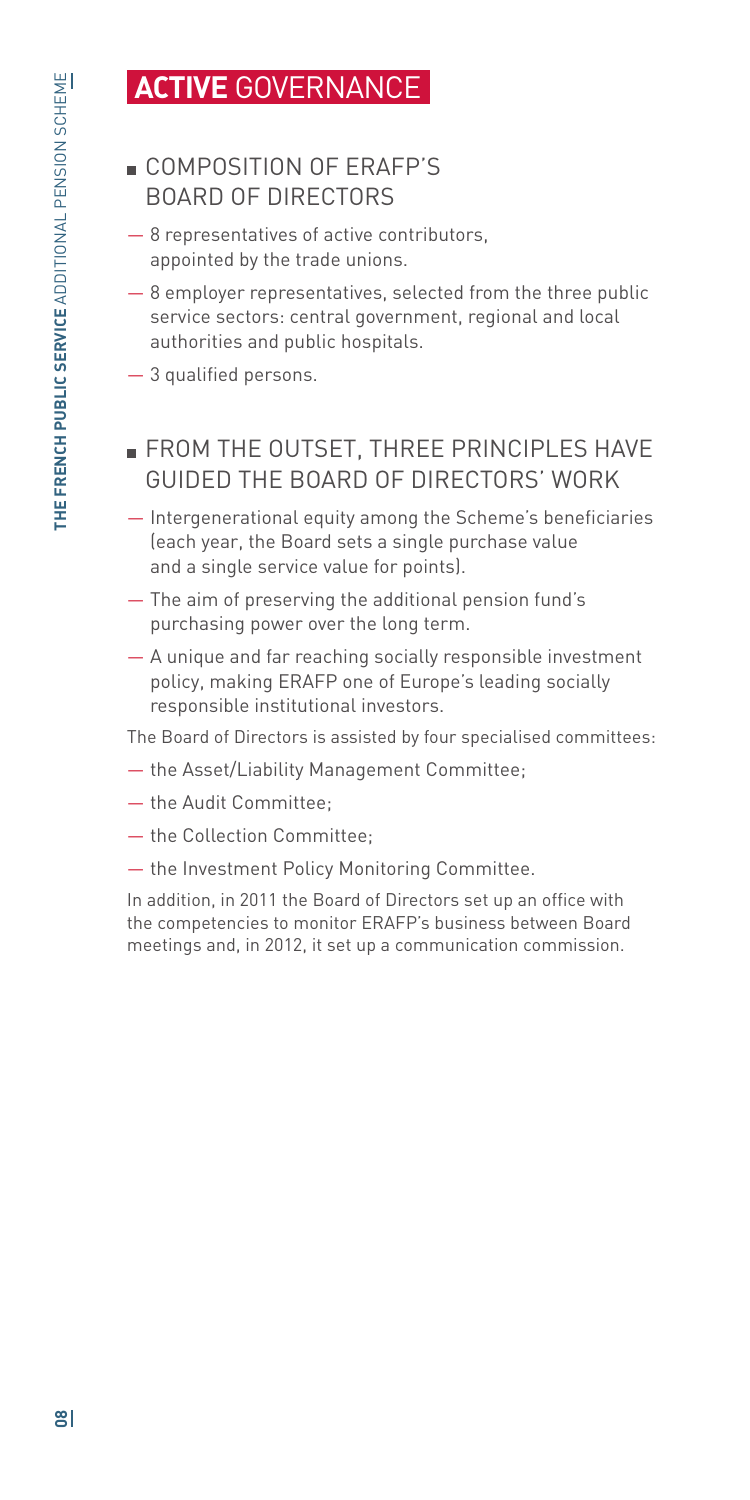## **TIMELINE**

#### **2016**

ERAFP became a member of the French SIF, Forum pour l'Investissement Responsible)

Second attendance of the Mayors' trade fair and the Paris Health Care Week

#### **2015**

Launch of new RAFP website

ERAFP for the first time attended the Health and Long-term Care trade fair

#### **2014**

ERAFP for the first time attended the local government trade fair

#### **2013**

Launch of RAFP's new visual identity

Second institutional 'Additional Pension and Public Service' Conference in Lyon

ERAFP adheres to IIGCC\*\* and EITI\*\*\*

#### **2012**

First institutional 'Additional Pension and Public Service' Conference in Paris

ERAFP adopts guidelines for shareholder engagement

#### **2011**

Email campaign targeting employers and active contributors

Meetings with public employers on additional pension issues (Strasbourg and Toulouse)

#### **2010**

Meetings with public employers on additional pension issues (Nantes, Marseille and Orleans)

#### **2009**

Payment of first annuities First SRI\* annual report First adjustments to benchmark SRI\* criteria

#### **2008**

Nationwide information campaign for civil servants in France

New dedicated web site, www.rafp.fr

#### **2007**

First asset diversification

Adoption of benchmark SRI\* criteria

#### **2006**

First rights granted Adoption of SRI\* Charter

#### **2005**

Start of Scheme operations (1 January)

Decision to invest all funds according to SRI\* approach\*

#### **2004**

Creation of the French Public Service Additional Pension Scheme Management Entity (ERAFP) (18 June)

#### **2003**

Pension reform law 2003- 775 of 21 August 2003 instituting the French Public Service Additional Pension Scheme.

- \* SRI: Socially Responsible Investment
- \*\* IIGCC : International Investors Group on Climate Change
- \*\*\* EITI: Extractive Industries Transparency Initiative

န္စု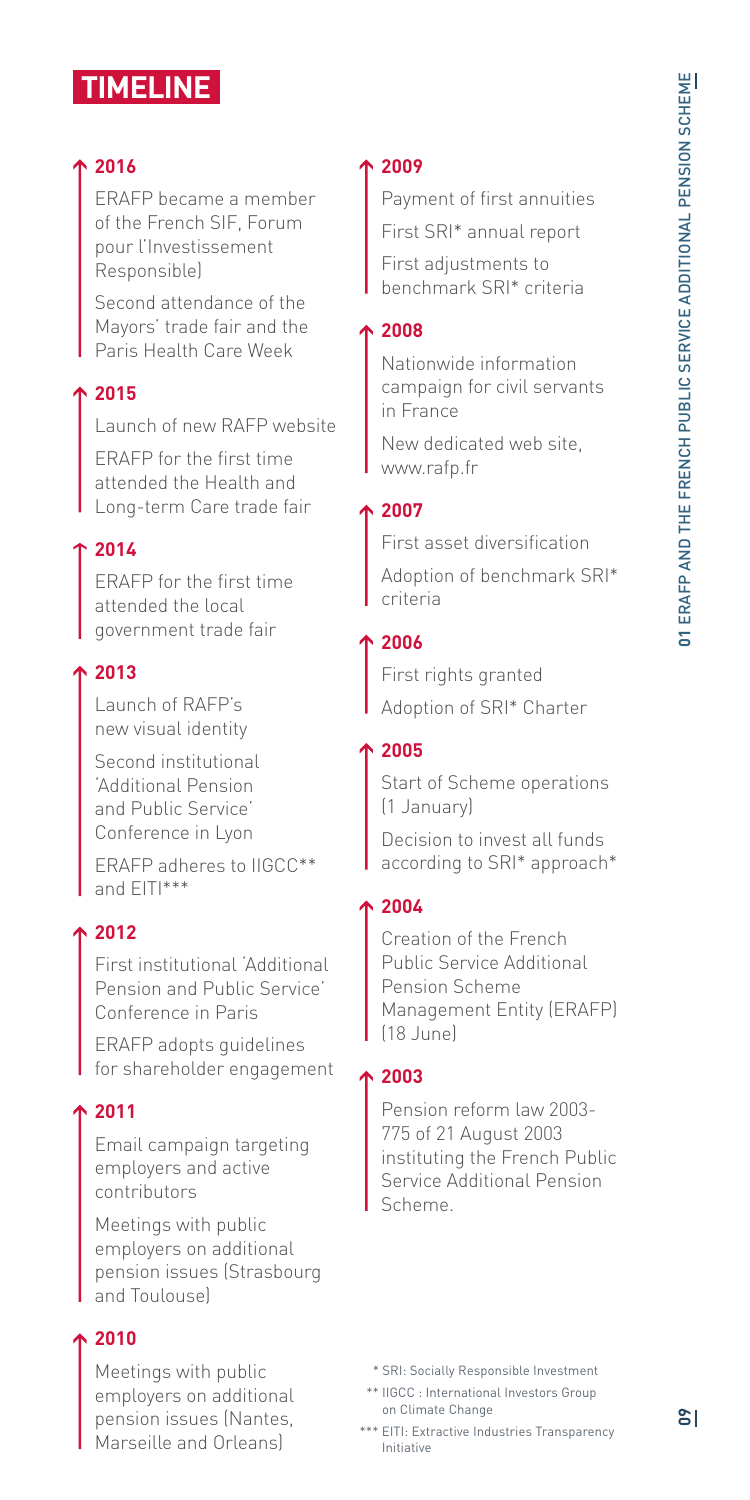................



#### SUPERVISORY AUTHORITY

— Government Commissioner

— Budget Controller

#### **CHAIRMAN**

- Board of Directors
- Specialised Committees

#### CHIEF EXECUTIVE OFFICER

- Institution's services
- + Internal financial management
- Public Accountant

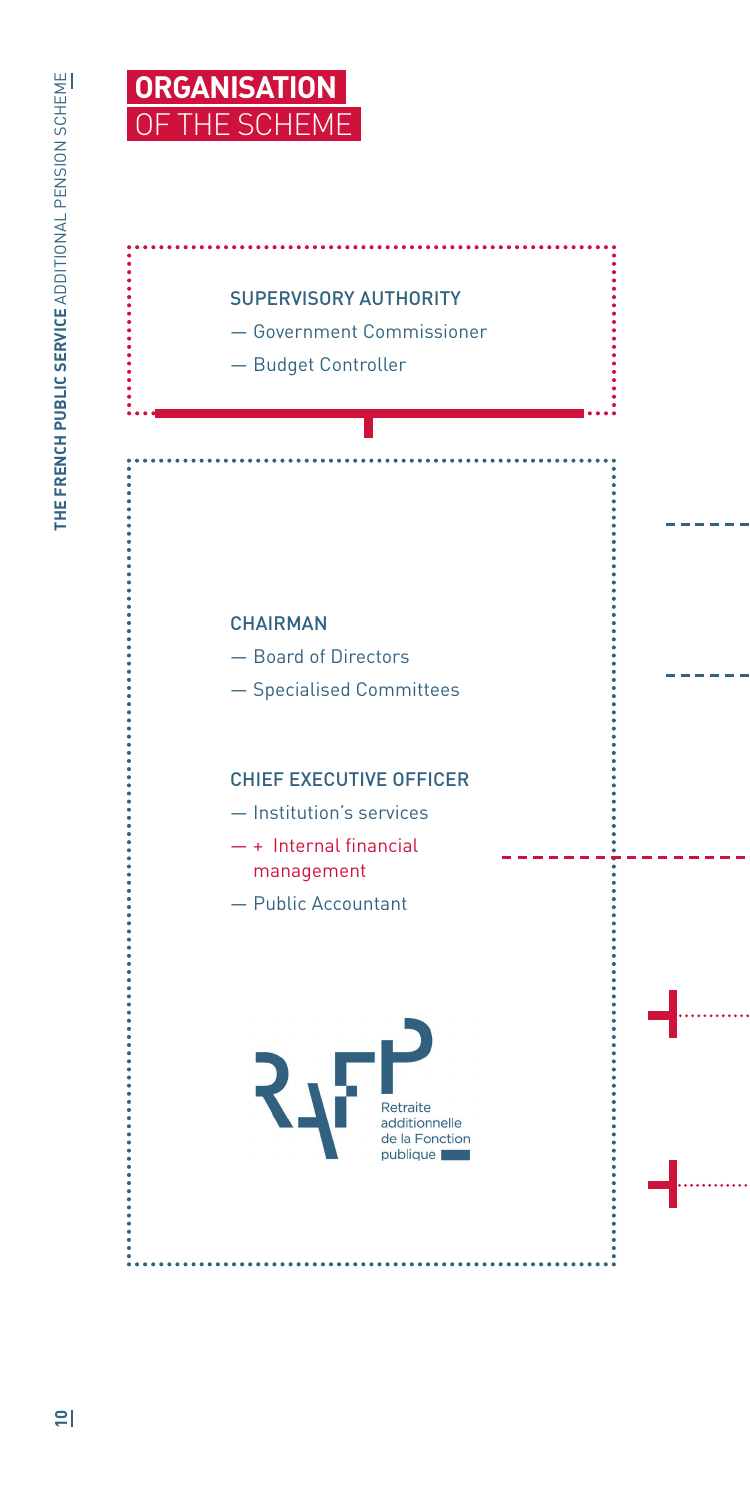







Selected *via* requests for proposals

Selected *via* requests for proposals and validated by the Board of directors

.... Agreement

\* Direction générale des finances publiques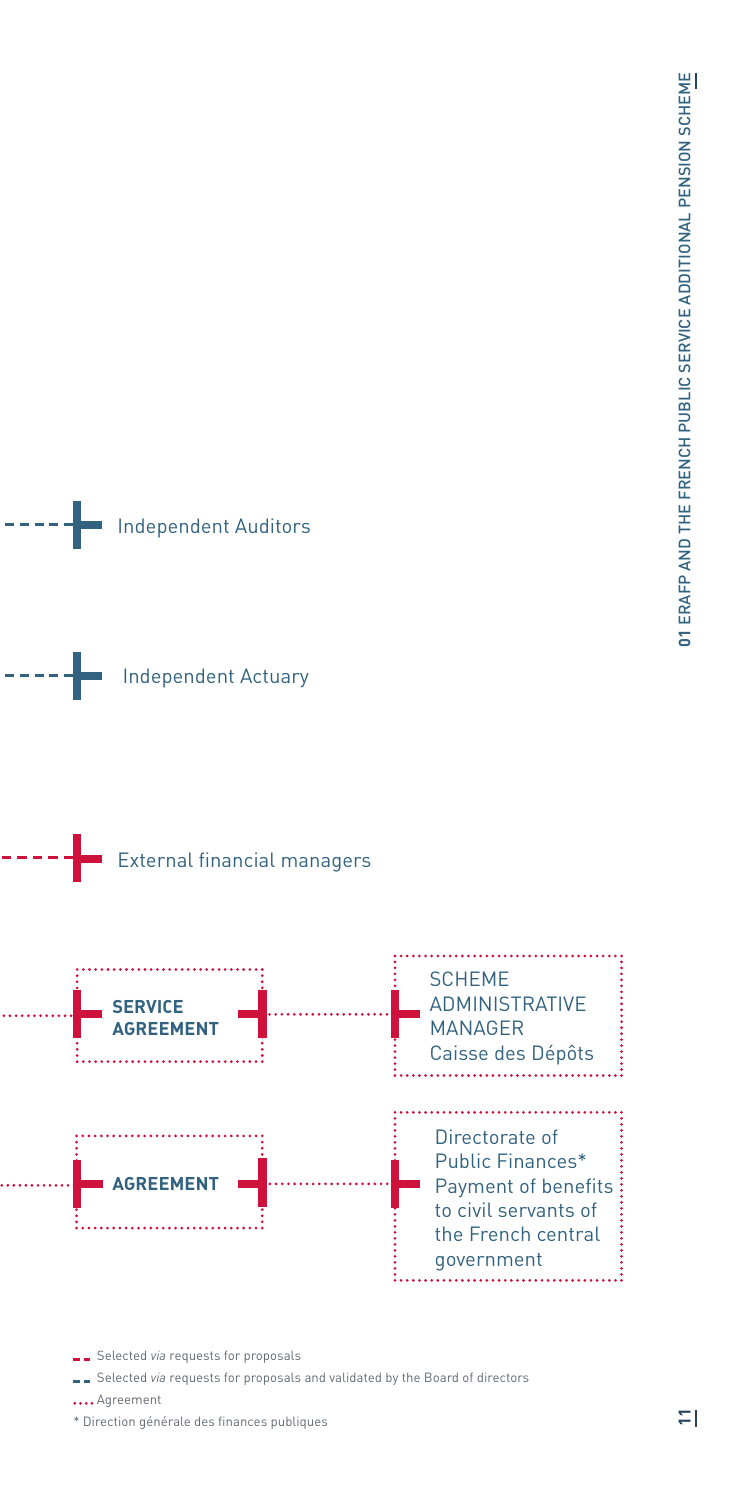# **CONTRIBUTIONS AND BENEFITS**

**ELECTRONIC FLOWS WITH MORE THAN**

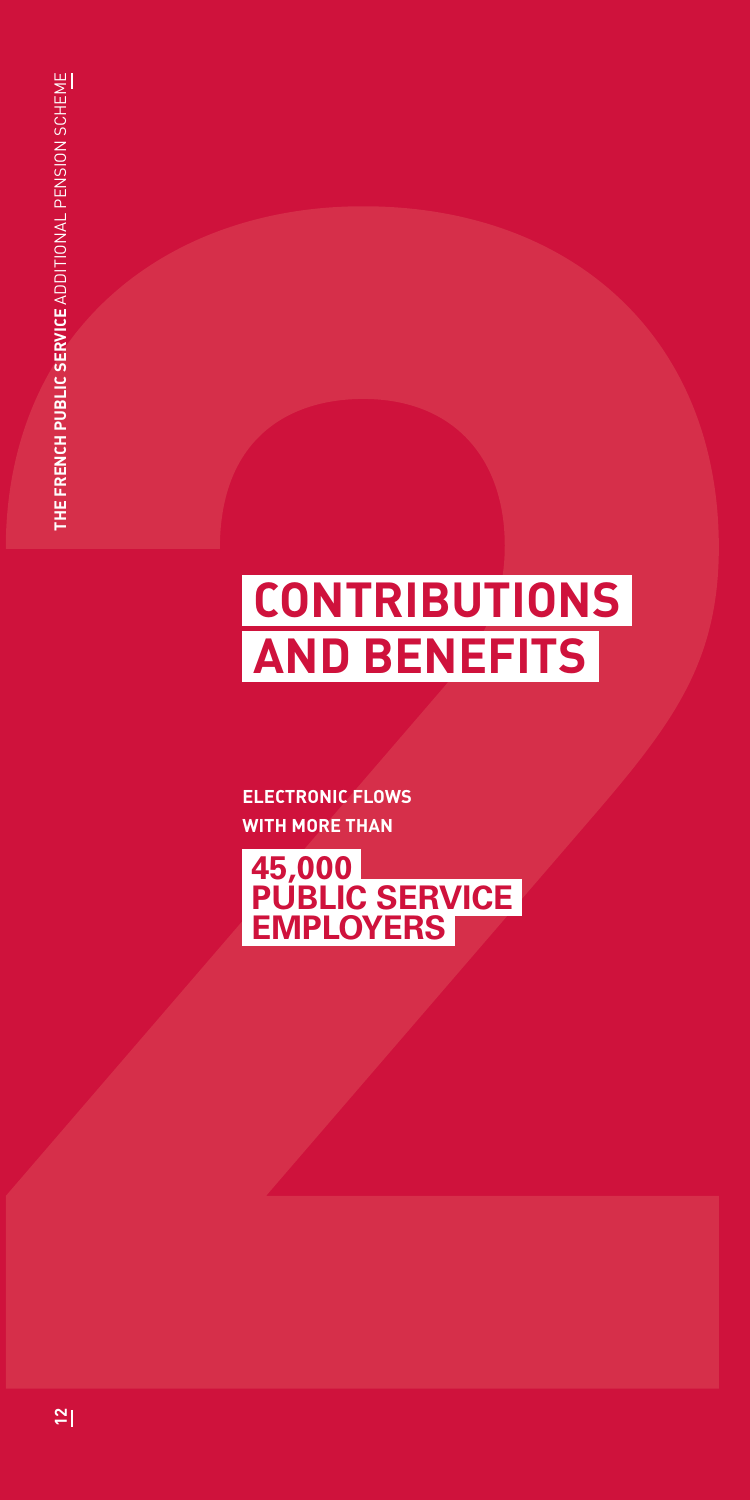## **THE ADDITIONAL** PENSION SCHEME **CIRCUIT**

#### **DEDUCTIONS – INFORMATION**

#### **CONTRIBUTOR**

Benefits

- Contributes to Scheme through employer
- Views individual retirement account online1
- Requests benefits beginning at the statutory age for RAFP entitlement *(see Appendix p. 26)*

#### **EMPLOYER**

— Calculates and deducts contributions from civil servant's pay

— Pays in contributions (civil servant + employer shares) and reports to Caisse des Dépôts amounts paid annually

> — Checks employer account2

> > Contributions

<...... Contributions ..............



#### **ADMINISTRATOR**

Caisse des Dépôts

- Provides information on the Scheme's vested rights and administration in conjunction with ERAFP
- Converts contributions into points
- Manages individual retirement accounts
- Calculates and pays out benefits to local government and public hospitals sector beneficiaries.
- Calculates the benefits of central government beneficiaries

#### **DIRECTORATE OF PUBLIC FINANCE**

— Pays out benefits to central government beneficiaries

#### 1. www.rafp.fr contributors section

2. www.rafp.fr employers section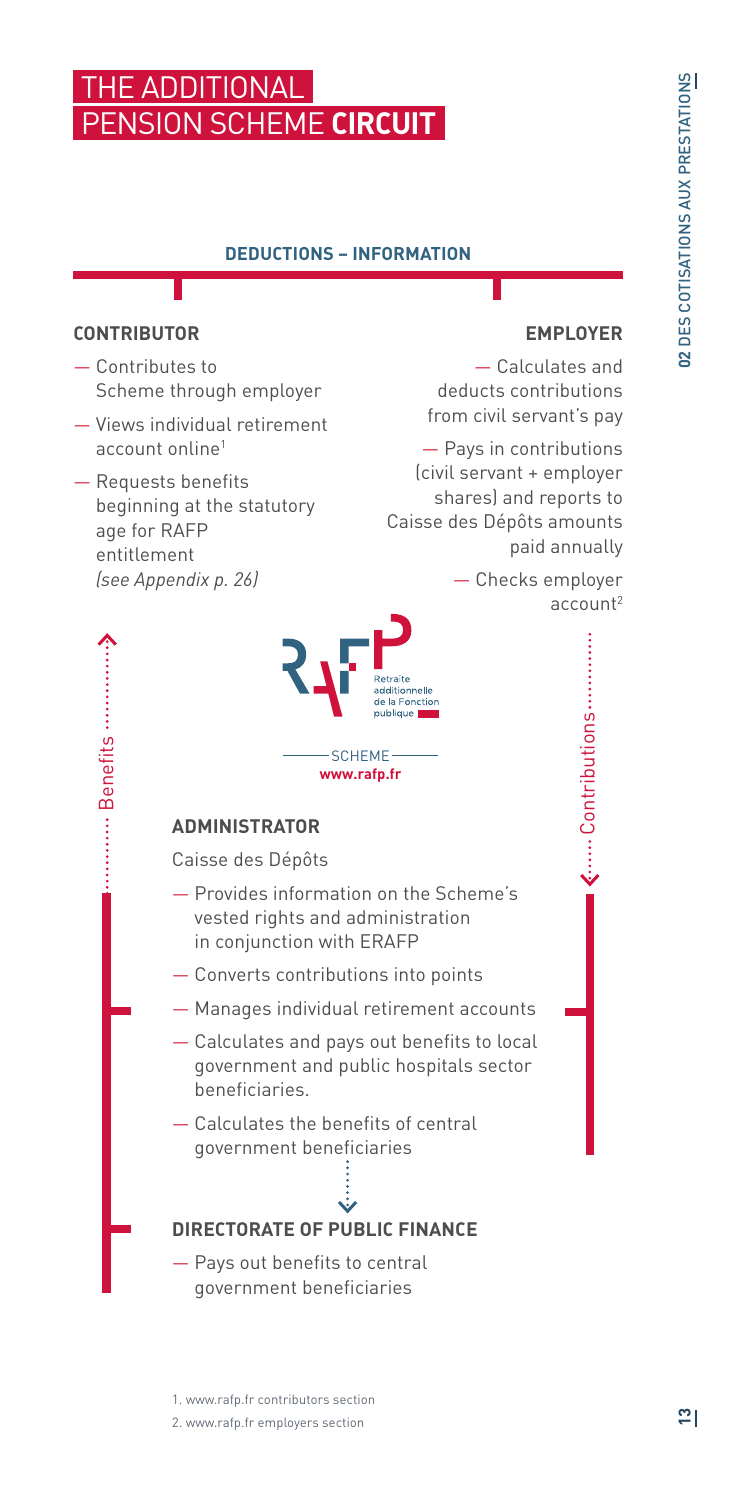## HOW ARE **CONTRIBUTIONS** DETERMINED?

The contribution basis consists of all types of remuneration not included in the basis for calculation of civil and military pensions or pensions paid by CNRACL .

The amounts of bonuses and allowances taken into account to calculate Scheme contributions and benefits is capped at 20% of the contributor's gross index-related salary.

The contribution rate is set at 10% of the basis amount:

- 5% payable by the employer, and
- 5% payable by the civil servant beneficiary.

## **TWO EXCEPTIONS** TO THE 20% CAP

#### The "Individual Purchasing Power Guarantee" (GIPA).

The full amount of the GIPA is subject to application of the RAFP 10% contribution rate, with no duration limit (Decree no. 2014-452 of 2 May 2014 amending Decree no. 2008-964 of 16 September 2008).

#### Days recorded in a time savings account (CET)

Days accrued in a time savings account (CET) qualify for special treatment as provided for in accordance with Decree 2009-1065 of 28 August 2009 relating to the central government civil service (FPE), Decree 2010-531 of 20 May 2010 relating to local and regional civil service (FPT) and Decree 2012-1366 of 6 December 2012 relating to public sector hospitals (FPH).

Depending on the civil servant's statutory category, a lump sum allowance is set for each CET day. This allowance (after deduction of CSG and CRDS under the terms specified by the abovementioned decrees) is converted by the Scheme into RAFP points using the purchase value of the point in the year of payment.

Only the days in excess of 20 in the CET at 31 December are taken into account by the Scheme.

3. Contribution pour le Remboursement de la Dette Sociale (CRDS) - social security debt repayment contribution

<sup>1.</sup> CNRACL : Caisse Nationale de Retraites des Agents des Collectivités Locales (Local government pension fund)

<sup>2.</sup> Contribution Sociale Généralisée (CSG) - general social security contribution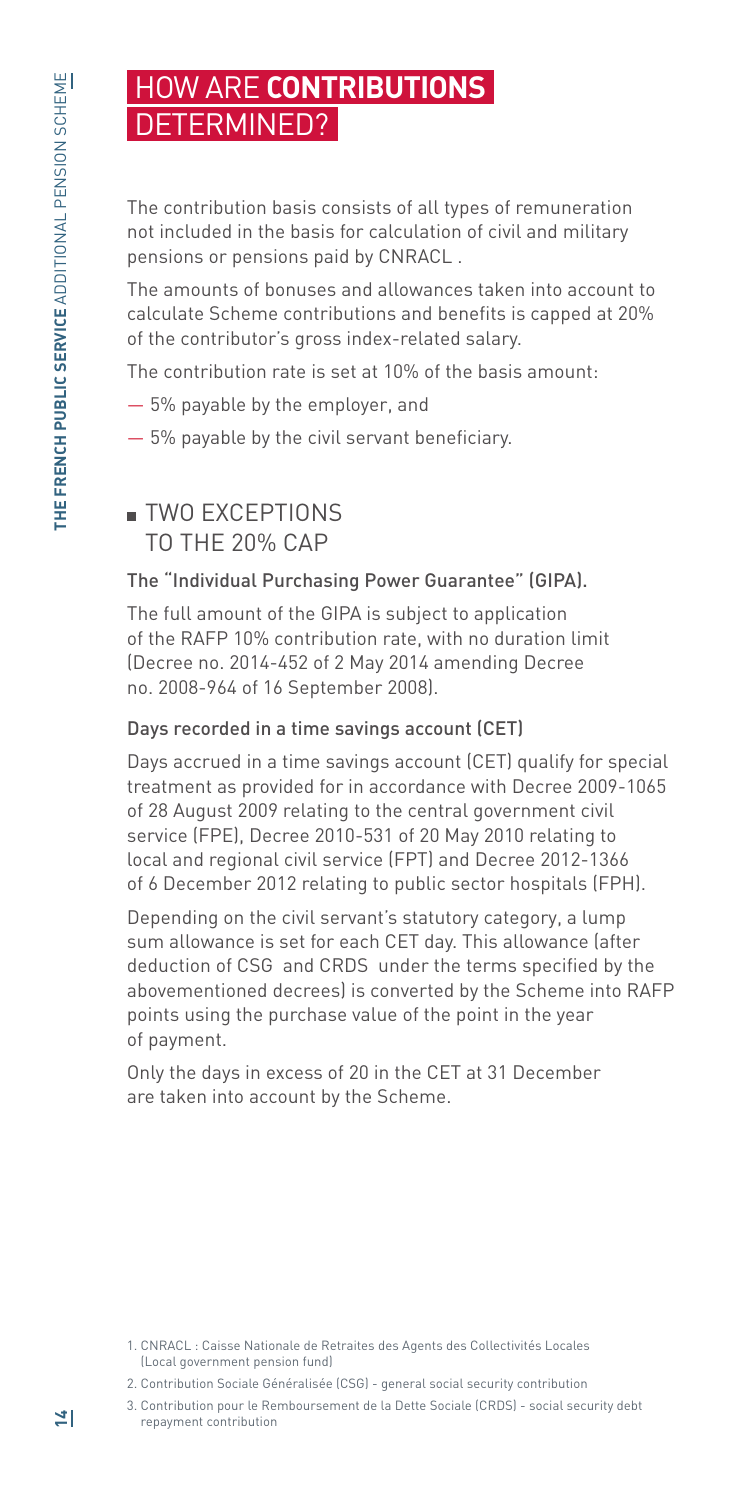#### CONTRIBUTIONS BASIS

*Source – ERAPF Communications Department*



#### VALUE OF A CET DAY TRANSFERRED TO THE SCHEME IN 2016

*Source: ERAFP Technical and financial management department*

|                         | Category A | <b>Category B</b> | <b>Category C</b> |
|-------------------------|------------|-------------------|-------------------|
| Value of 1 CET day      | €125.00    | €80.00            | €65.00            |
| <b>CSG CRDS</b>         | €5.11      | €3.27             | €2.66             |
| Amount paid into Scheme | €119.89    | €76.73            | €62.34            |
| <b>RAFP</b> points      | 101        | 65                | 53                |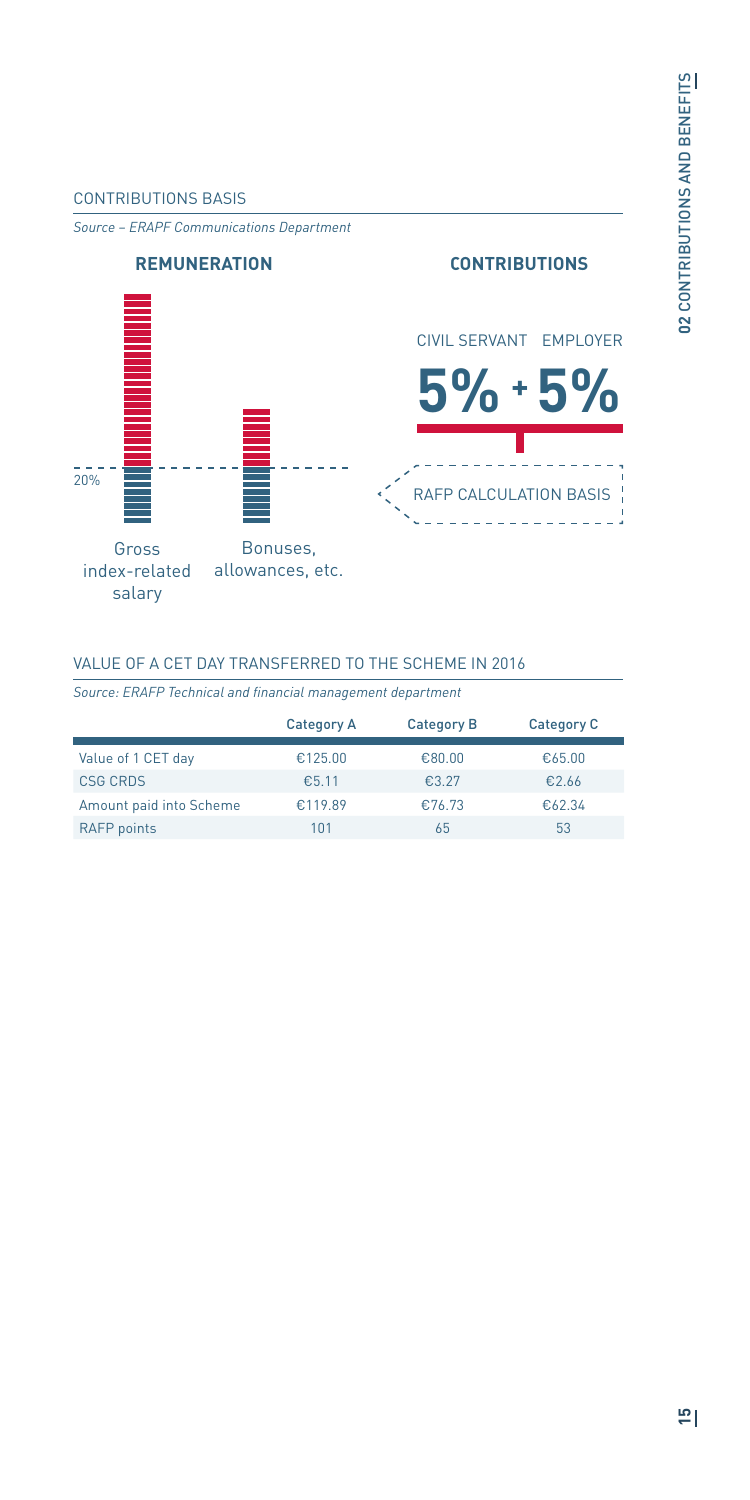## HOW ARE **RIGHTS**  VESTED?

## **THE SCHEME IS BASED ON THE PRINCIPLE** OF INTERGENERATIONAL EQUITY

Contributions made for a given year, reported by the employer in the first quarter of the following year, are converted into points and accumulated in an individual retirement account, which can be viewed on the www.rafp.fr website. The number of points is obtained by dividing the total contributions paid in for a given year by the purchase value of the point for the year in question.

The purchase value of the point, set each year by ERAFP's Board of Directors, enables the Scheme to calculate the number of points accumulated during the year.

The technical return, which represents the service value to purchase value ratio (3.739% in 2016), is prudent and consistent with the life expectancy of RAFP beneficiaries.

| Year               | 2005                     | 2006    | 2007    | 2008    | 2009    | 2010    |
|--------------------|--------------------------|---------|---------|---------|---------|---------|
|                    |                          |         |         |         |         |         |
| Purchase value (€) |                          | 1.017   | 1.03022 | 1.03537 | 1.04572 | 1.05095 |
| Change             | $\overline{\phantom{a}}$ | $+1.7%$ | $+1.3%$ | $+0.5%$ | $+1%$   | $+0.5%$ |
|                    |                          |         |         |         |         |         |
| Year               | 2011                     | 2012    | 2013    | 2014    | 2015    | 2016    |
|                    |                          |         |         |         |         |         |
| Purchase value (€) | 1.05620                  | 1.0742  | 1.0850  | 1.09585 | 1.1452  | 1.1967  |
|                    |                          |         |         |         |         |         |
| Change             | $+0.5%$                  | $+1.7%$ | $+1%$   | $+1%$   | $+4.5%$ | $+4.5%$ |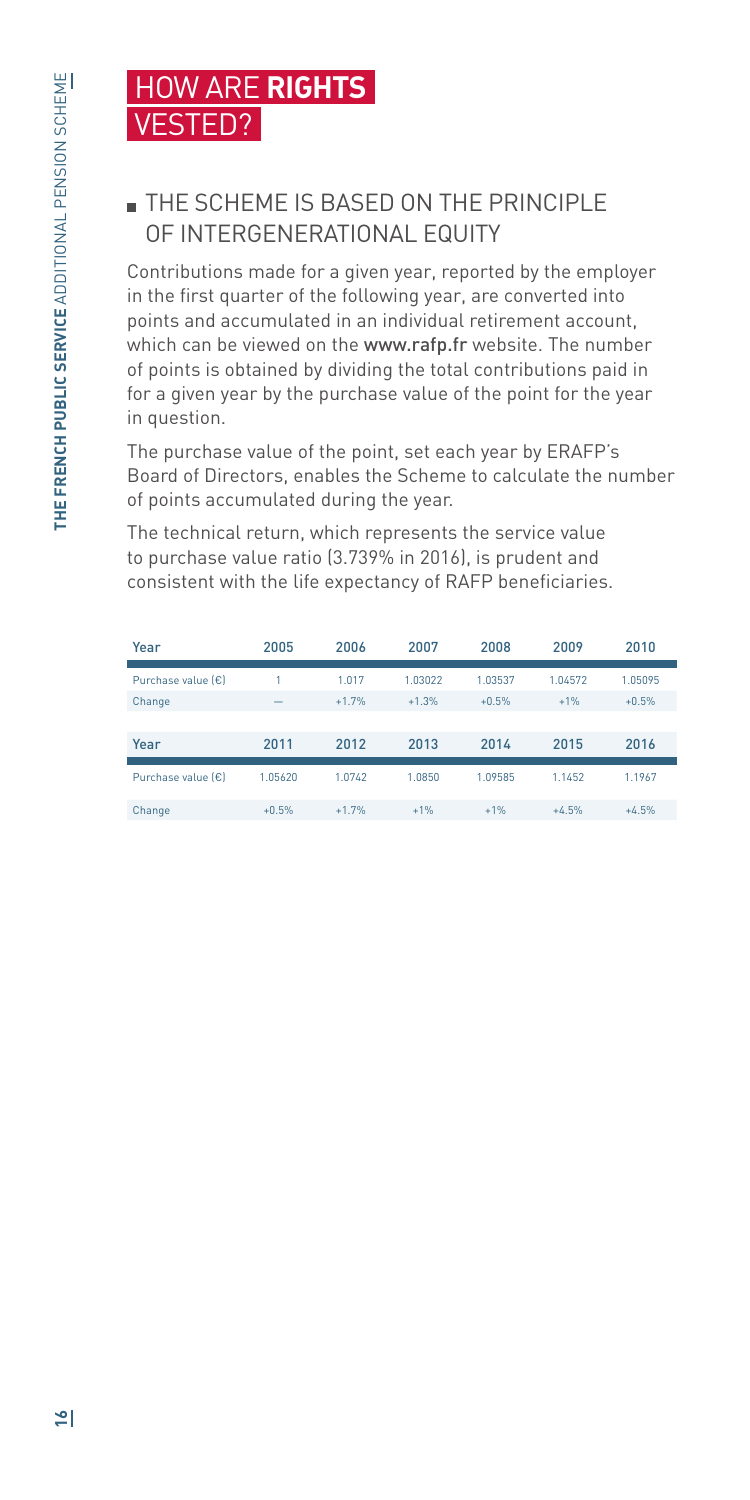## HOW ARE **BENEFITS**  CALCULATED AND PAID?

The amount of the additional benefit is calculated by multiplying the number of points accumulated throughout the employee's career by the point service value, which is set each year by ERAFP's Board of Directors.

Contributors are entitled to receive benefits from an age of between 60 and 62 depending on their date of birth (see Appendix p. 26).

| Year                                   | 2005                     | 2006    | 2007    | 2008    | 2009    | 2010    |
|----------------------------------------|--------------------------|---------|---------|---------|---------|---------|
|                                        |                          |         |         |         |         |         |
| Purchase value $\left \epsilon\right $ | 0.04                     | 0.0408  | 0.04153 | 0.04219 | 0.04261 | 0.04283 |
| Change                                 | $\overline{\phantom{a}}$ | $+2%$   | $+1.8%$ | $+1.6%$ | $+1%$   | $+0.5%$ |
|                                        |                          |         |         |         |         |         |
| Year                                   | 2011                     | 2012    | 2013    | 2014    | 2015    | 2016    |
|                                        |                          |         |         |         |         |         |
| Purchase value [€]                     | 0.04304                  | 0.04378 | 0.04421 | 0.04465 | 0.04465 | 0.04474 |
| Change                                 | $+0.5%$                  | $+1.7%$ | $+1%$   | $+1%$   | -       | $+0.2%$ |

## CAPITAL

The benefit is paid out in a lump sum if the number of vested points is below 5,125. The amount of the lump sum is determined by applying a lump sum conversion table. Up to 2009, all additional retirement benefits were paid out as a lump sum.

## **ANNUITY**

The benefit is paid out as a monthly annuity if the number of vested points is equal to or greater than 5,125. The first annuities began to be paid out in 2009.

## **REVERSIONARY PENSION**

In the event of a beneficiary's death, a reversionary pension may be paid to the surviving spouse, separated or divorced spouse and any orphaned children up to the age of 21.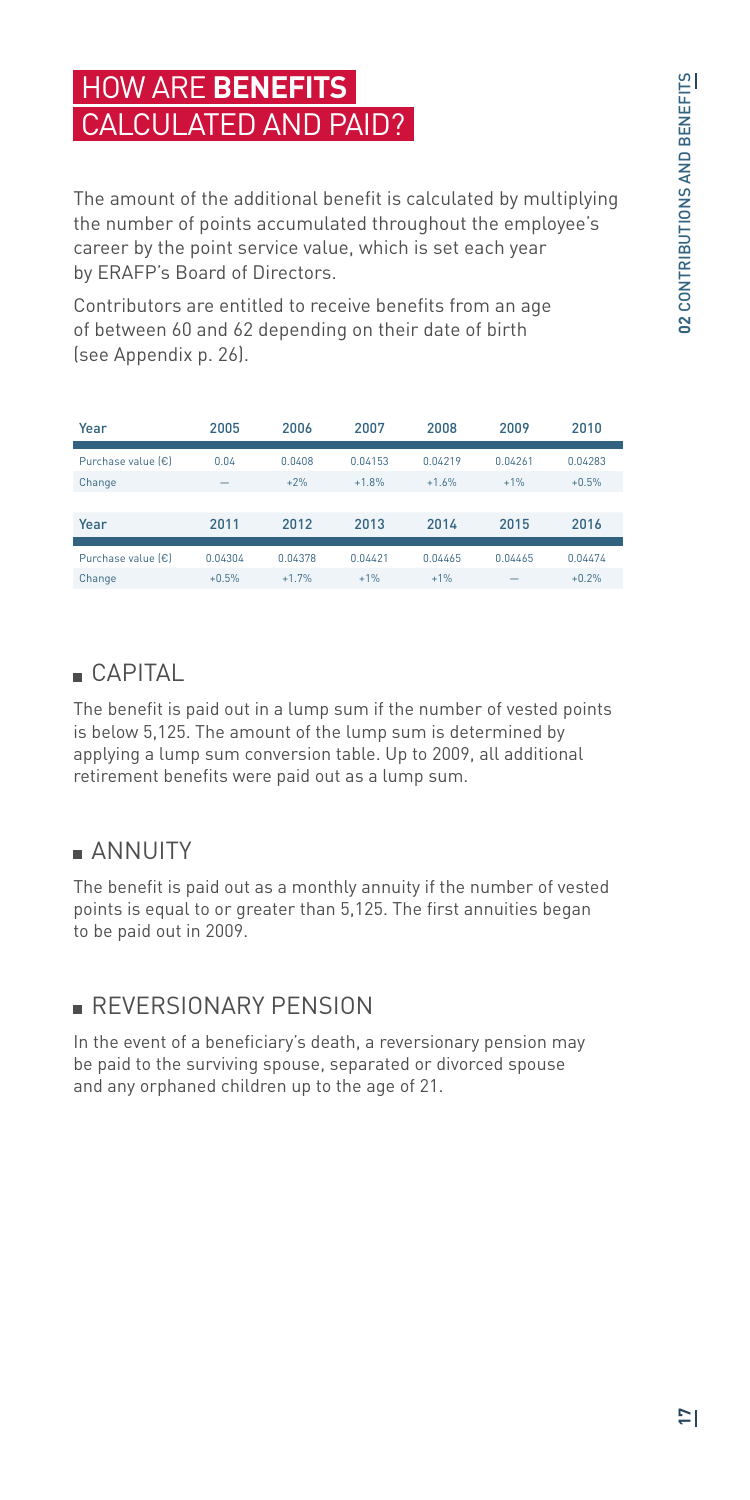## **EXAMPLES**<sup>1</sup>

## **LUMP SUM PAYMENT**

#### **PHILIPPE**

ADMINISTRATIVE ASSISTANT Retires in 2016 **aged 62,** after having contributed since inception of the Scheme, i.e. since 2005.

He has **4,900 points**  in his individual retirement account

(< 5,125 POINTS).

4,570

- x 0.04474
- x 24.62
- x 1.00

**€5,397.34** *gross*

Philippe will receive a gross lump sum payment of **€5,397.34.**

This amount will be paid out in one or two instalments, depending on the retirement date.

#### **INFORMATION**

 $\rightarrow$  For active contributors: **employer's HR department**  $\rightarrow$  For employers: **+33 (0)2 41 05 28 28**  $\rightarrow$  For pensioners: **+33 (0)5 56 11 40 40**

**www.rafp.fr**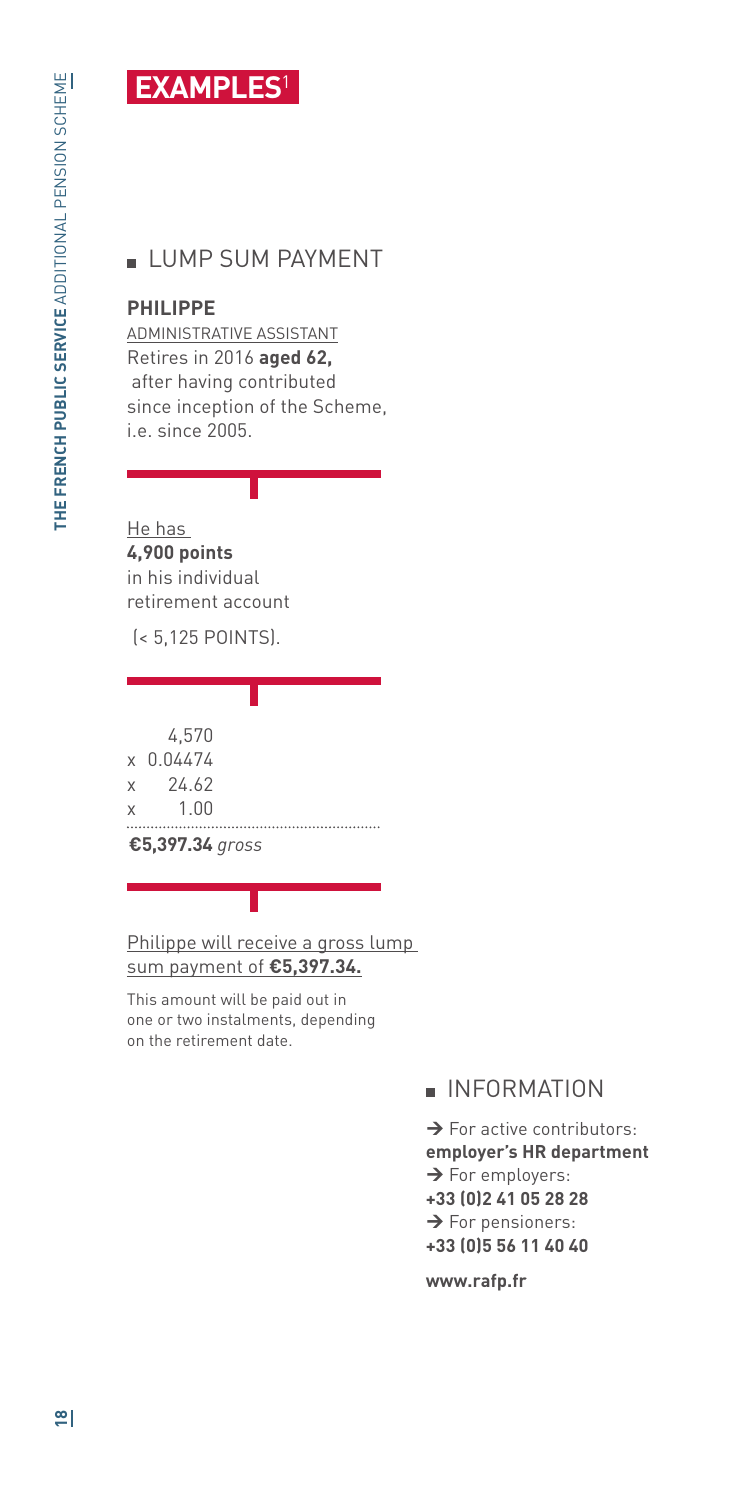#### **ANNUITY PAYMENTS**

#### **JEANNE-MARIE**

ASSISTANT

Retires in 2016 **aged 62,** after having contributed since inception of the Scheme, i.e. since 2005.

#### **ROSE** ASSISTANT

Retires in 2016 **aged 67,** after having contributed since inception of the Scheme, i.e. since 2005.

#### She has **8,000 points**

in her individual retirement account

(> 5,125 POINTS)

|   | 8.000<br>x 0.04474 |
|---|--------------------|
| X | 1.00               |
|   | €357.92 gross      |

#### Jeanne-Marie will receive a gross annuity of **€357.92** per year, i.e. €29.83 gross per month.

This amount will be re-valued each year based on the service value of the point.

#### She has **8,000 points**  in her individual retirement account

(> 5,125 POINTS)

|   | 8.000     |
|---|-----------|
|   | x 0.04474 |
| X | 1 22      |
|   |           |

 **€436.66** *gross*

Rose will receive a gross annuity of **€436.66** per year, i.e. €36.39 gross per month.

This amount will be re-valued each year based on the service value of the point.

1. Fictitious examples, non-binding and provided for information purposes only.

. . . . . . . . . . . . . . . .

- 2. 2016 service value of the point.
- 3. Lump sum conversion factor corresponding to life expectancy at retirement 62.
- 4. Premium for retiring above age 62: the higher the retirement age thereafter, the greater the factor.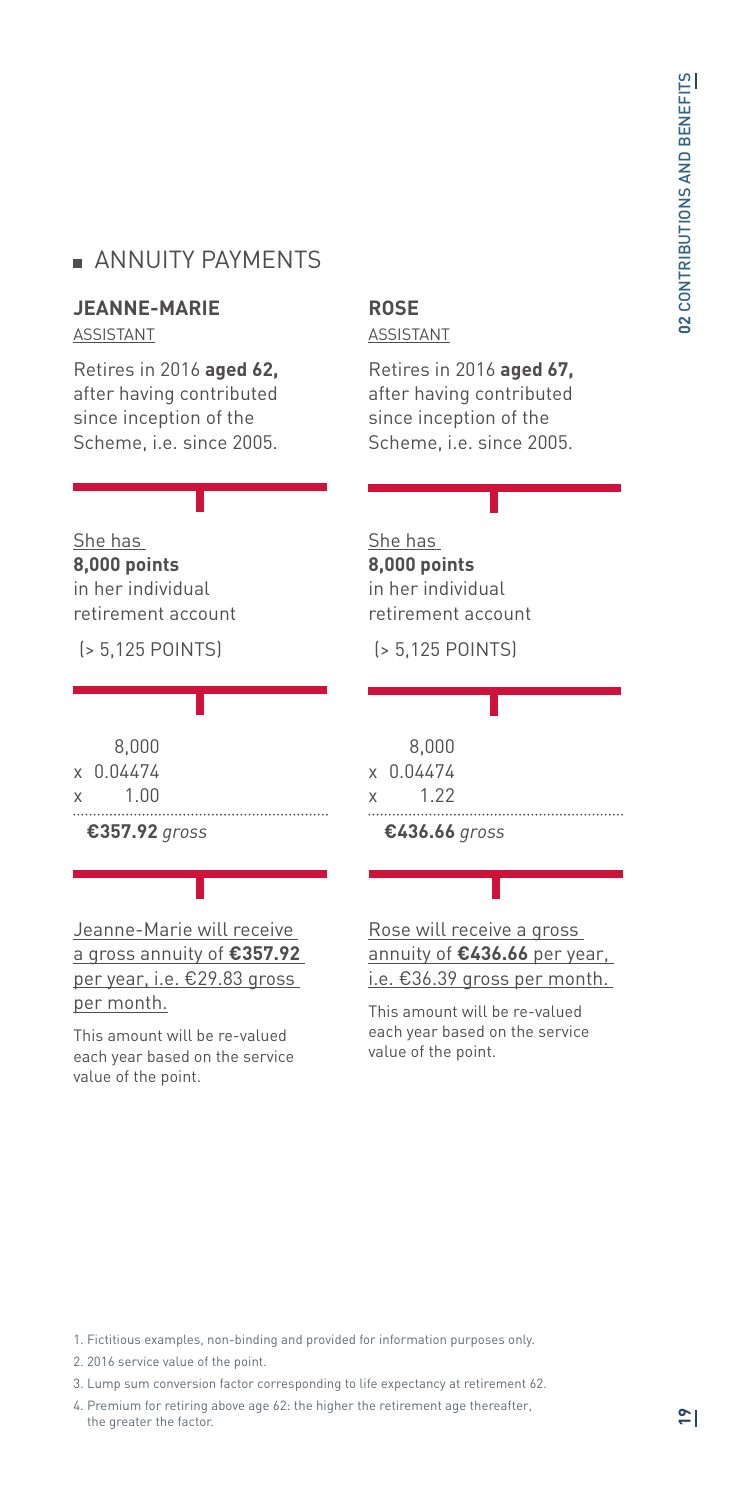## **PENSION SCHEME FINANCIAL MANAGEMENT AND SRI**

## **NEARLY €1.8 BILLION**

**IN CONTRIBUTIONS PER YEAR COLLECTED AND INVESTED ACCORDING TO THE STRATEGIC ALLOCATION DETERMINED BY THE BOARD OF DIRECTORS**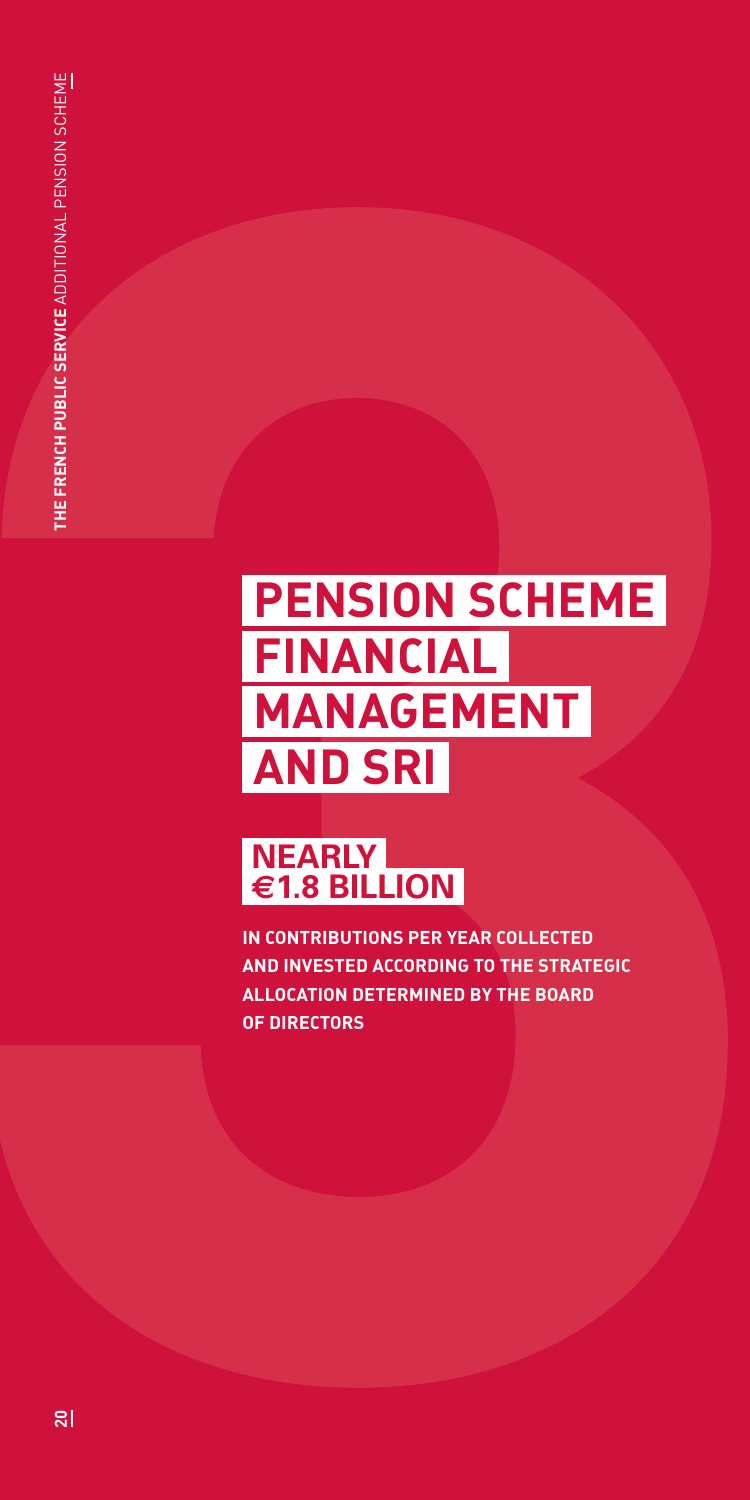## **MAJOR ITUTIONAL PLAYER**

#### NET CASH FLOWS (CONTRIBUTIONS AND BENEFITS, REDEMPTIONS AND BOND AMORTISATION) — *In € million*

*Source: ERAFP technical and financial management department*



#### SCHEME FUNDS (€ BILLION)

*Source: Conseil d'Orientation des Retraites (COR)*

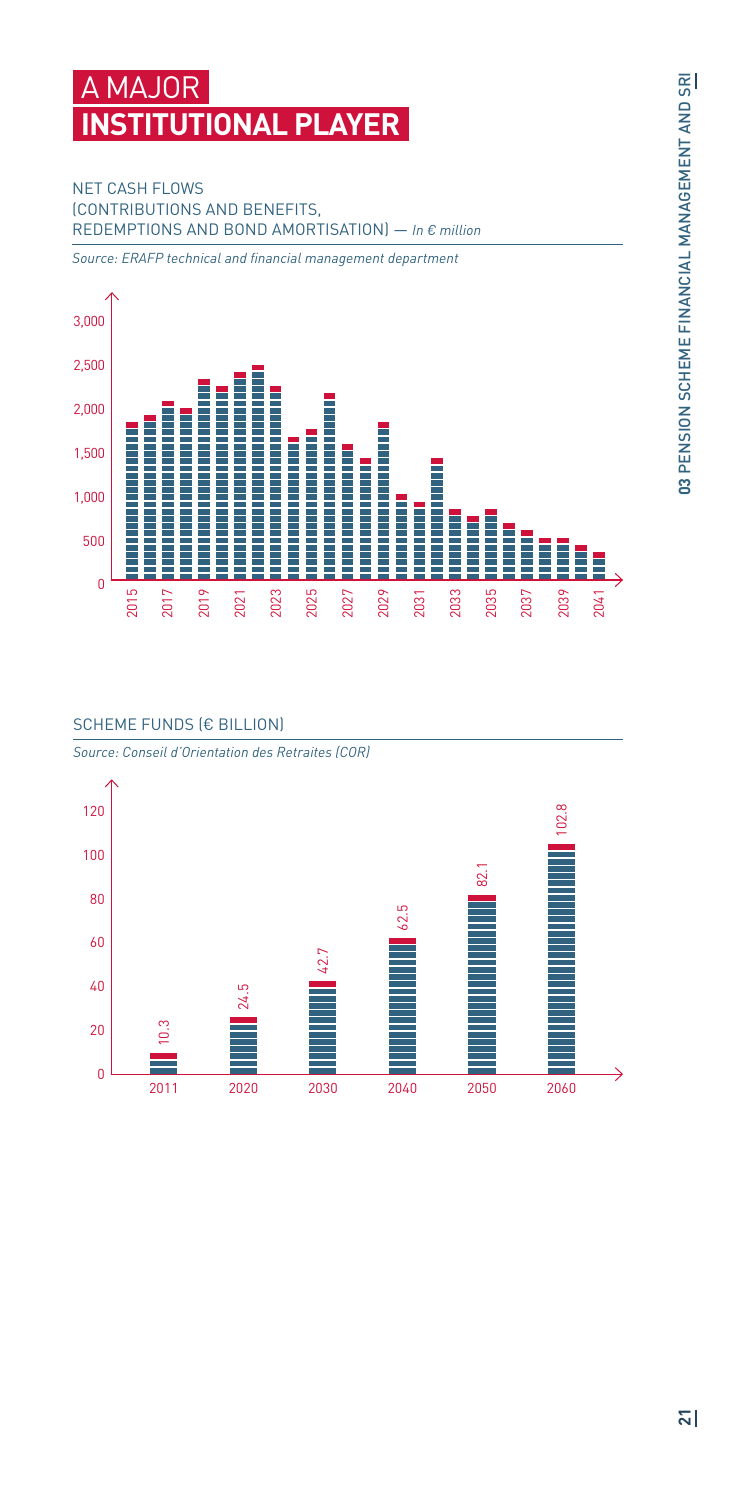## A PRUDENT AND SAFE ALLOCATION

#### REGULATORY RESTRICTIONS APPLICABLE TO RAFP

*Source: ERAFP technical and financial management department*

Bonds: **50%** (minimum) Diversified assets: **40%** (maximum) Real estate: **10%** (maximum) 50% minimum in bonds 5% maximum in private equity funds 3% max. in unlisted funds 3% max. in funds of loans to finance the economy 30% max. of assets not denominated in euro **<sup>4</sup>0% 10% <sup>5</sup>0%**

#### ASSET ALLOCATION AT 31 DECEMBER 2015

*Source: ERAFP technical and financial management department*



Diversified assets **28%**

Real estate **5%**



#### BREAKDOWN BETWEEN IN-HOUSE AND DELEGATED MANAGEMENT AT 31 DECEMBER 2015

*Source: ERAFP technical and financial management department*

In-house management 53.3%

#### Delegated management 46.7%

Mutual funds, mandates and non-trading real-estate companies:

- •Euro zone equities
- •International equities
- •EUR and USD corporate
- •Convertible bonds
- •Funds of funds
- •Real estate
- •Private equity and infrastructure

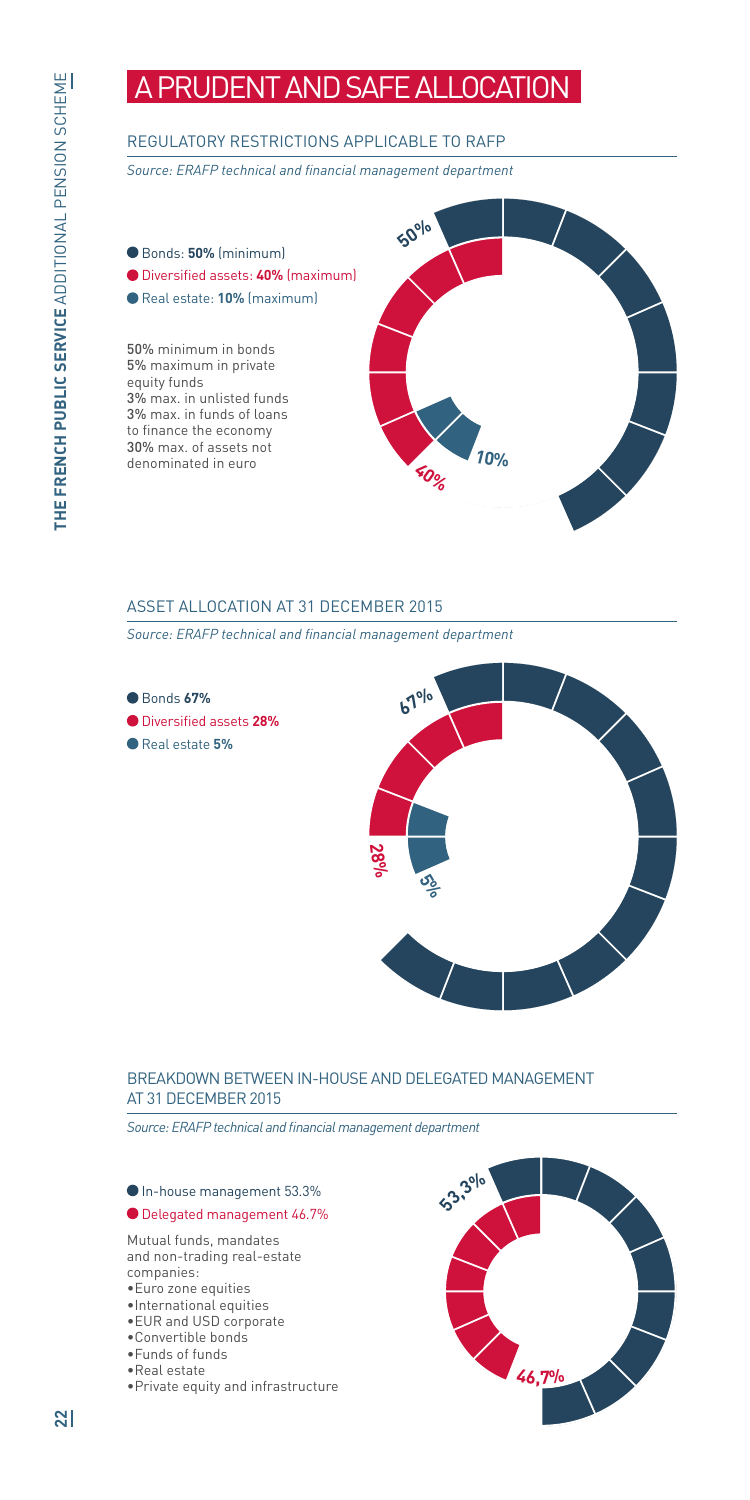## MOVING TOWARDS INCREASED DIVERSIFICATION OF FINANCIAL ASSETS

*STRATEGIC ALLOCATION FOR 2016*

*Source: ERAFP technical and financial management department*

| <b>Bonds</b>           | From $61\%$ to $66\%$ |
|------------------------|-----------------------|
| Variable income assets | From 29% to 30%       |
| Real estate            | From $5%$ to $8%$     |

## TIMELINE

#### **2016**

Launch of tender procedure for selecting managers for private equity and infrastructure investments

## **2015**

Changes in ERAFP's investment rules

#### **2014**

- Setting up a fund dedicated to USD-denominated corporate bonds
- Renewal of euro bonds and international equity management mandates

#### **2013**

Putting in place of special purpose vehicles for investments in French small caps, US equities and real-estate.

#### **2012**

Putting in place of dedicated convertible bond funds and launch of two tender procedures for selecting a multi-manager fund and real-estate fund managers

## **2011**

Right to invest in real estate and forest land

#### **2009**

Opening of new delegated management mandates (OECD international equities and euro corporate bonds)



NET CARRYING AMOUNT AT 31 DECEMBER 2015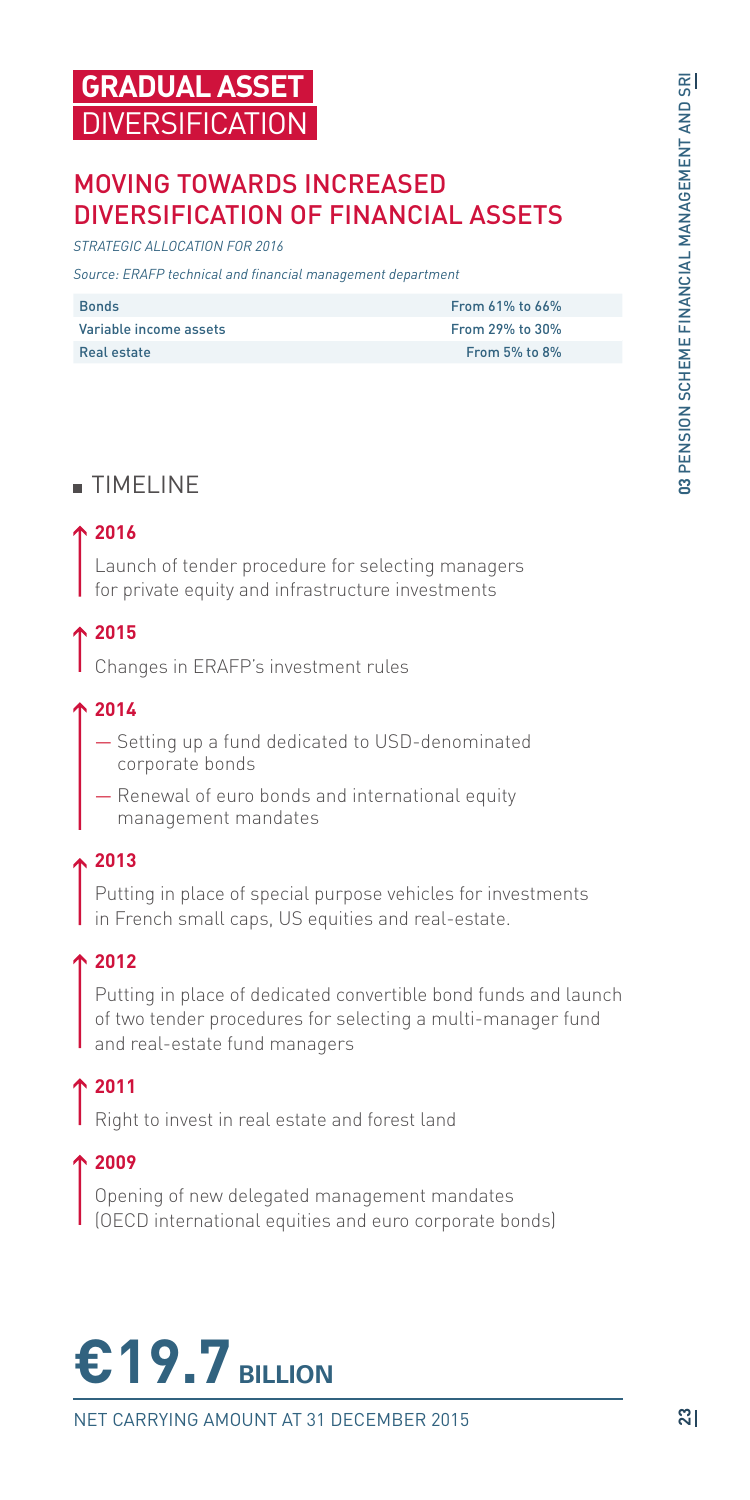## **A HIGHLY COMMITTED**  INVESTOR

The Board of Directors has made a number of strong commitments regarding the Scheme's financial management:

- investment of all assets in a socially responsible manner (November 2005);
- adoption of an SRI\* Charter (March 2006);
- defining and monitoring a specific set of non-financial benchmark criteria;
- drawing up a shareholder voting policy that is updated and added to each year (March 2012)

ERAFP is involved in initiatives to foster greater co-ordination between SRI investors and research into SRI.

Along these lines, it has been a signatory of the UN's Principles for Responsible Investment (PRI) since 2006.

In 2013, ERAFP joined the Extractive Industries Transparency Initiative (EITI) and the Institutional Investors Group on Climate Change (IIGCC).

In 2014, ERAFP stepped up its involvement in PRI with several collaboration initiatives on the following subjects:

- prevention of corruption;
- hydraulic fracturing;
- labour relations;
- working conditions in the agricultural supply chain.

In 2015, ERAFP joined the Portfolio Decarbonization Coalition.

In 2016, ERAFP joined the French SIF, Forum pour l'Investissement Responsable (FIR)

\*SRI: Socially Responsible Investment

## **AN APPROACH THAT HAS WON MANY AWARDS**

 $\rightarrow$  Instit Invest 2015 award for the best initiative in favour of the climate

- $\rightarrow$  2015 IPE award for best pension fund in terms of ESG
- $\rightarrow$  Mirova-Amadeis award for best responsible investor in 2014
- $\rightarrow$  IPE awards for best pension fund in France in 2012 and 2013
- → IPE award for best European pension fund in terms of ESG in 2012
- → TBLI awards for best investor in terms of ESG in 2010 and 2011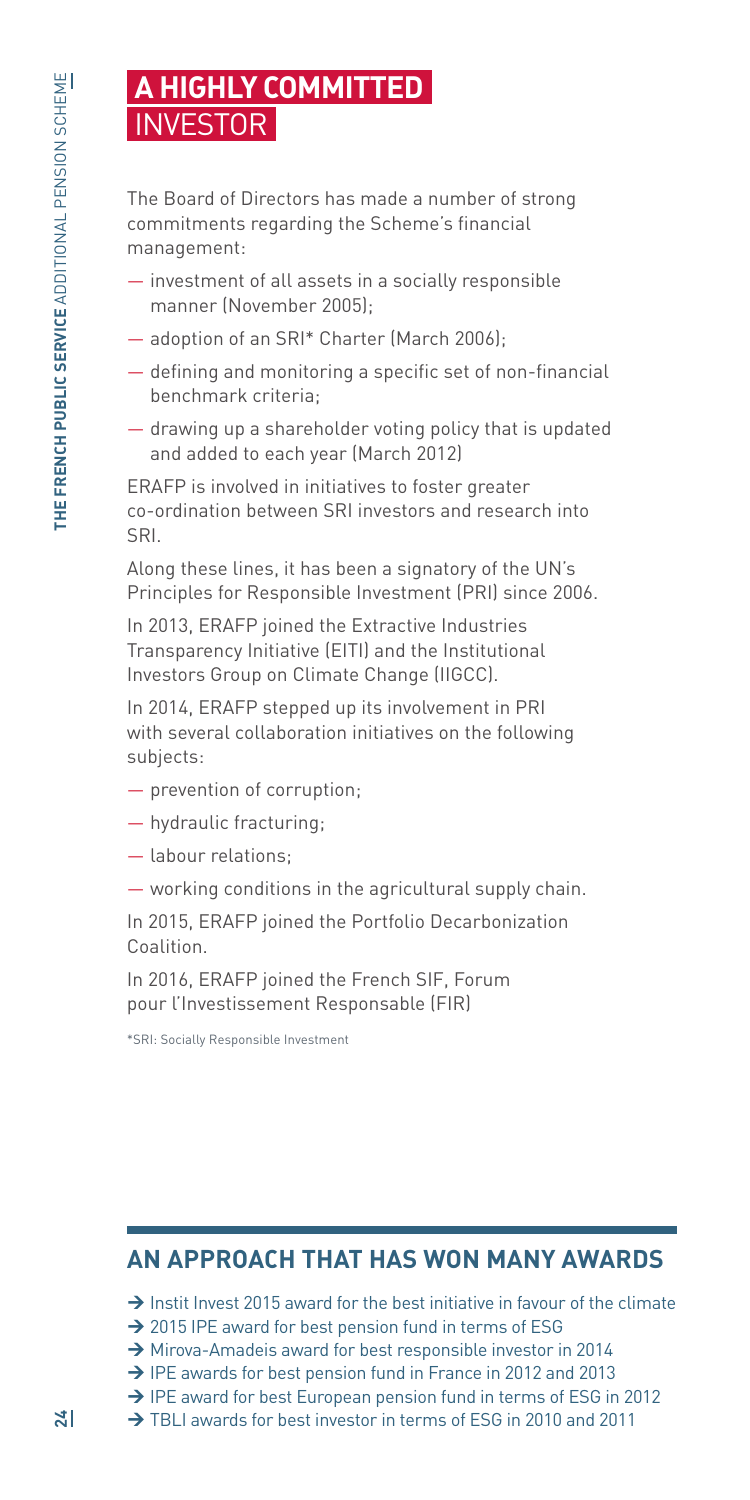## WHAT CONSTITUTES **THE SRI SYSTEM?**

A best-in-class approach (favouring the best investments from an SRI perspective) that offers two advantages: the absence of sector bias and investments across all sectors.

## A CHARTER DEFINING 5 KEY VALUE AREAS:

- **1** Rule of law and human rights
- **2** Social progress
- **3** Democratic labour relations
- **4** The environment
- **5** Good governance and transparency

#### **and 3 criteria for exclusion on principle of sovereign issuers.**

Death penalty – Torture – Child soldiers

## OWN SRI EVALUATION GUIDELINES

- Implementing the SRI Charter for each category of equity and bond issuers (companies, governments, local/regional and supranational authorities).
- Developed with the help of socially responsible rating agencies.
- Enabling the rating and screening of the investment universe.

## **A SHAREHOLDER ENGAGEMENT POLICY**

- Reflected in ERAFP's active participation in targeted collaborative engagement initiatives.
- Resulting in annually-updated innovative and ambitious voting policies at general meetings of shareholders.

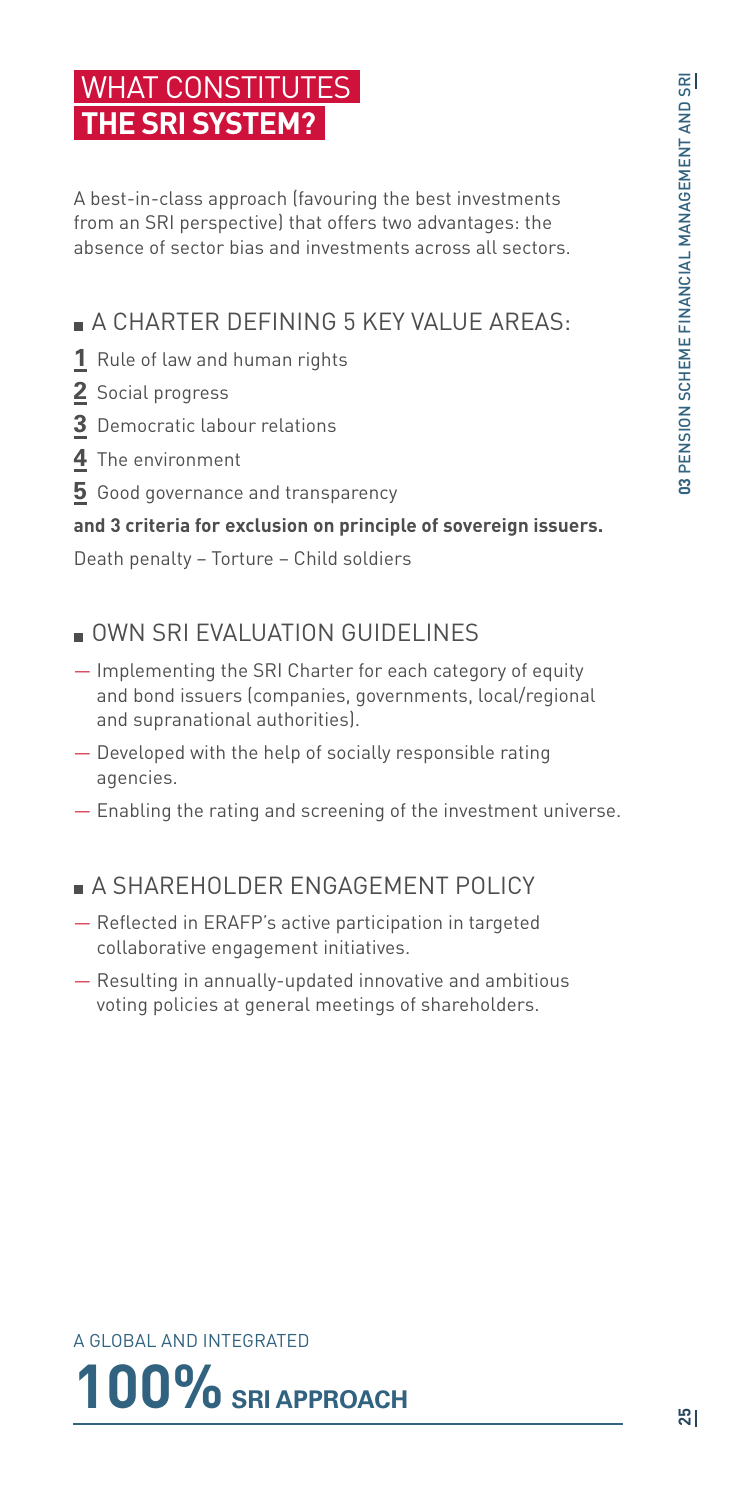## **APPENDIX**

#### TABLE OF STATUTORY AGES FOR RAFP ENTITLEMENT

| Date of birth                 | <b>Statutory age for RAFP</b><br>entitlement currently applicable |
|-------------------------------|-------------------------------------------------------------------|
| Before 1 July 1951            | 60 years                                                          |
| 1 July to 31 December 1951    | 60 years and 4 months                                             |
| 1 January to 31 December 1952 | 60 years and 9 months                                             |
| 1 January to 31 December 1953 | 61 years and 2 months                                             |
| 1 January to 31 December 1954 | 61 years and 7 months                                             |
| After 1 January 1955          | 62 years                                                          |